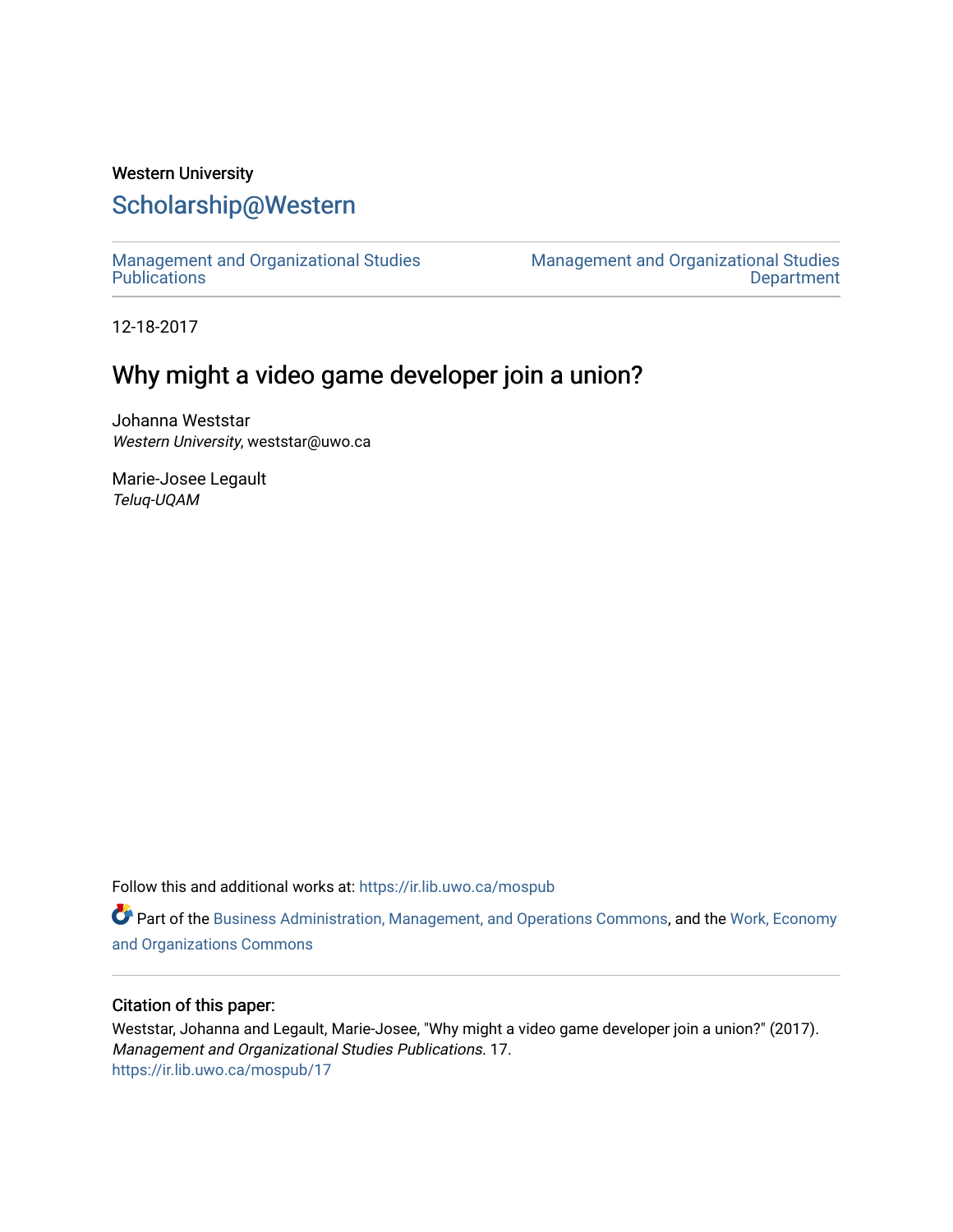## **[Western University](http://www.uwo.ca/)**

**[From the SelectedWorks of Johanna Weststar](https://works.bepress.com/johanna_weststar/)**

2017

# Why Might a Videogame Developer Join a Union?

Johanna Weststar Marie-Josee Legault, Universite du Quebec - Tele-universite



Available at: [https://works.bepress.com/](https://works.bepress.com/johanna_weststar/7/)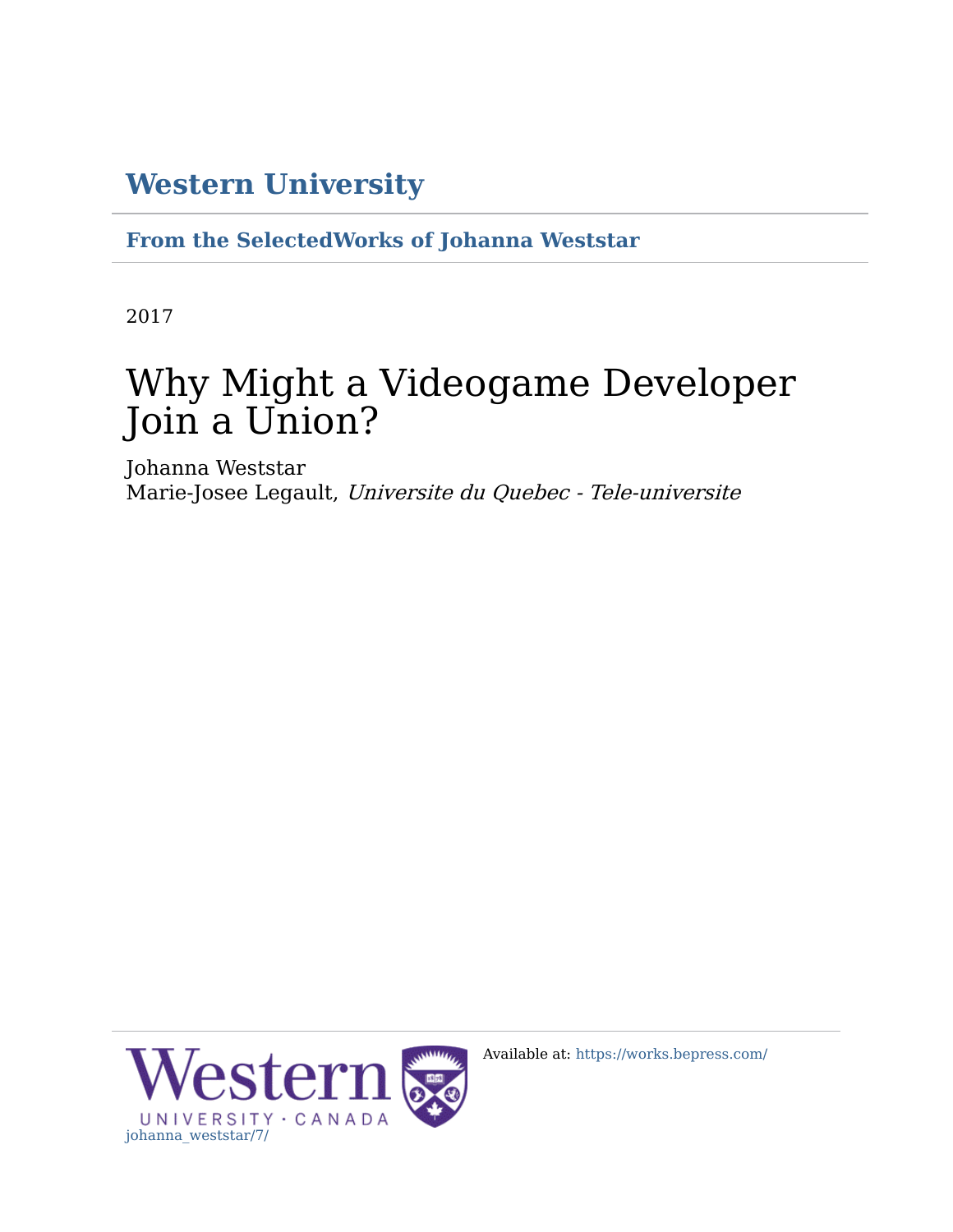#### Why Might a Videogame Developer Join a Union?

Johanna Weststar, Western University, London, Ontario

Marie-Josée Legault, Téluq, Montréal, Québec

A fully edited, peer-reviewed version of this article is available from Labor Studies Journal. Please cite as follows:

Weststar, J. & Legault, M.-J. (2017). Why might a videogame developer join a union? Labor Studies Journal, 42(4): 295-321.

#### INTRODUCTION

Union renewal remains an important topic because unions continue to struggle with membership decline across OECD countries. One reason for this decline is de-industrialization. Core union jobs in manufacturing have been replaced with a rising tertiary sector where unions have less historical presence. As such, the unionization of the service sector is an important opportunity for union growth. The challenges unions face in organizing low-wage service jobs have been well documented. However, the discussion of unionization in the growing sector of high-end service jobs such as business-to-business services, finance, and information and communications technology (ICT) is less developed (for exceptions see Amman, Carpenter & Neff, 2007; Haiven, 2006; van Jaarsveld, 2004).

Haiven (2006) placed high-skill and high-tech workers outside of the traditional "union zone" because of the high individual bargaining power presumed from their specialized knowledge and skills, and the typically high managerial concern and attentiveness exerted to attract and retain top talent. This latter condition accounts for the individual negotiation leverage of these workers. This model captures the status quo because outside of the public sector, very few knowledge workers in the ICT fields are unionized. However, Fiorito and Gallagher (2013) pointed out that knowledge workers may have lost individual bargaining power in the modern post-industrial era. This is due to the increasing number of people with advanced credentials and due to the movement of organizations to short-term producer strategies (Agarwal & Ferratt, 2006) that favor post-Fordist project-based structures where labor is sourced on demand and just-in-time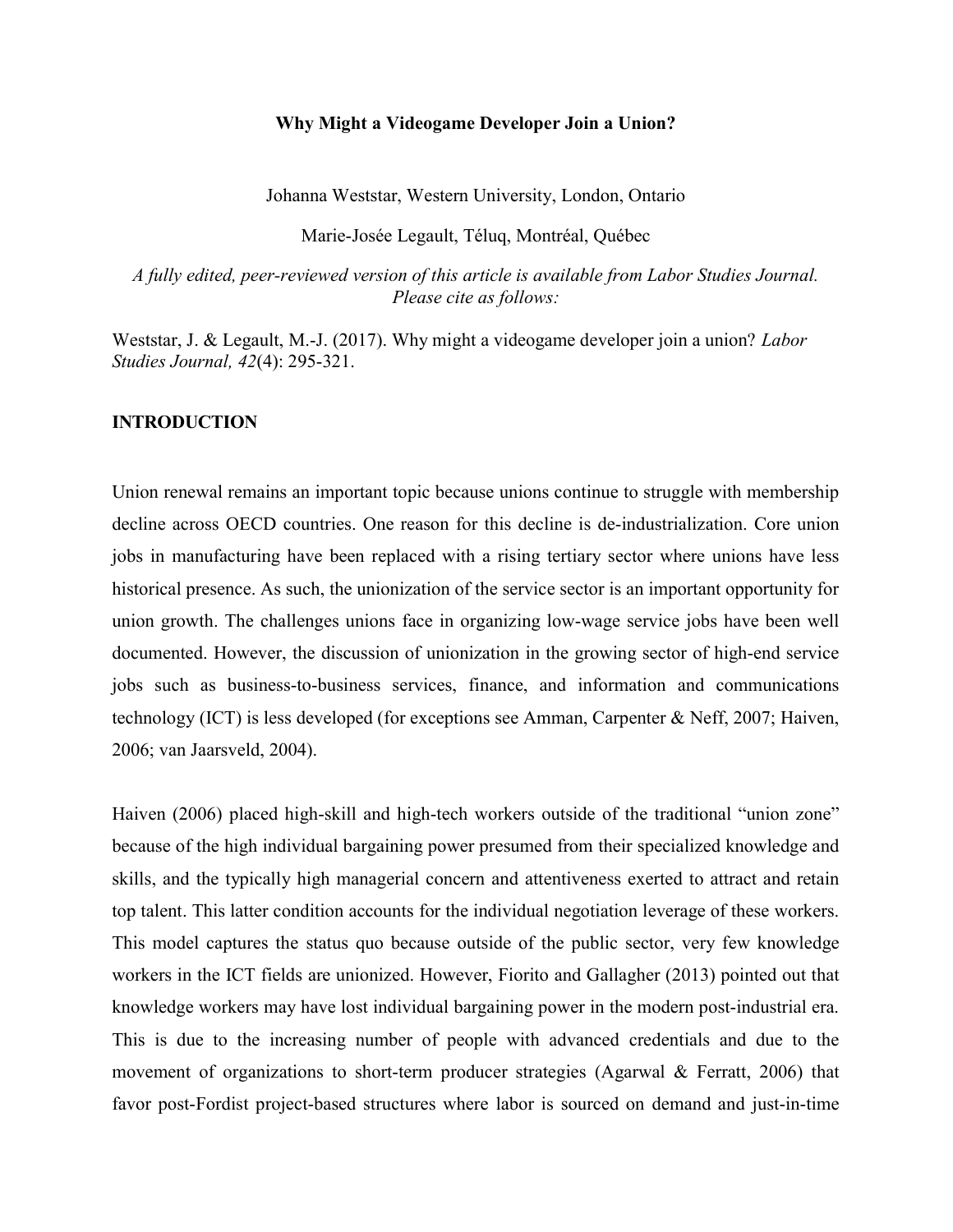(Hodgson, 2004). In the risk society articulated by Beck (1992), the burden of employment instability, technical obsolescence, disability, aging, parenthood, and other common challenges is increasingly placed on the shoulders of individuals. Coining the term 'venture labor' Neff (2012) characterized the modern day knowledge worker as an entrepreneur of the self, always jockeying to stay ahead in an increasingly precarious labor market (see also Barley & Kunda, 2004; Benner & Dean, 2000; Connelly & Gallagher, 2004). As well, technological change has reduced the barriers of entry to many fields and introduced greater global competition. For instance, high-end digital services can be outsourced around the globe through interfaces such as UpWork.com that match providers of project work with freelance labor. This increases the precariousness of jobs in the knowledge economy.

Yet, the historical record shows that it was often skilled workers who were able to form viable unions as a counter response to threats of devalue and deskilling (Fiorito & Gallagher, 2013) and forms of occupational closure, including unionization, have been a protective tool consistently utilized by technical and professional trades (Campbell & Haiven, 2011). Therefore, these employment challenges can encourage post-industrial knowledge workers to consider unionization.

One such group of knowledge workers is videogame developers (VGDs). These are the artists, programmers, designers, writers and other technical specialists who design and develop videogames. Over the course of a systematic research program on VGDs, we have documented collective dissatisfaction with workplace conditions such as long hours, unlimited and uncompensated overtime (UUO), systemic underrepresentation of women, poor management, and employment insecurity (Legault & Weststar, 2012; Weststar & Legault, 2015; Peticca-Harris, Weststar & McKenna, 2015). We have also presented survey data from 2009 which showed a surprisingly high degree of interest in unionization on the part of VGD respondents. In the face of this apparent interest in, but lack of unionization (the classic representation gap articulated by Freeman & Rogers, 2006), we have qualitatively interrogated the fit of traditional mobilization theses (i.e., Kelly, 1998) for VGDs (Legault & Weststar, 2014, 2015a).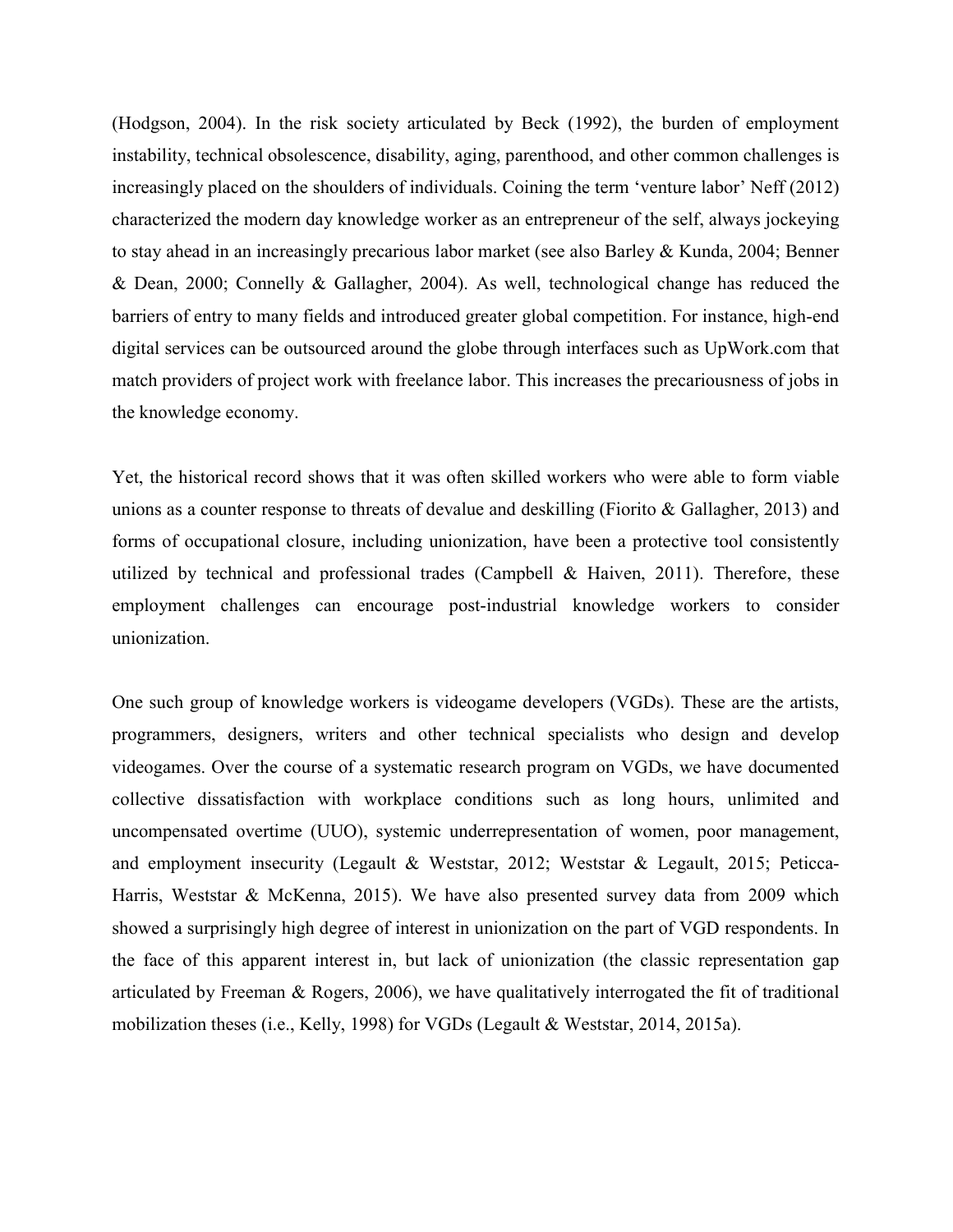Among other barriers (Legault & Weststar, 2014, 2015a), we suggested that when workers carry out a cost-benefit analysis of unionisation, they find some drawbacks in the enterprise-based legal framework of unionisation in the Anglo-Saxon countries. Indeed, this model doesn't suit an industry where mobility of labor force and capital, both national and international, is paramount. The knowledge economy has brought up important challenges to the decentralized Wagnerian organizing model found in Anglo-Saxon countries.

This paper further explores the question of the adequacy of unionizing models for VGDs through a quantitative examination of voting propensity for two types of union: enterprise-based (i.e. single worksite, employer and union) and industry or sector-based (i.e., multi-worksite, multiemployer and single union). Our analysis relies on exclusive data from the 2014 International Game Developers Association Developer Satisfaction Survey (DSS) to test the relations between sociodemographic and occupational variables, on one hand, and voting proclivity toward enterprise and sector-based unionisation on the other hand.

The paper begins with a brief overview of the work characteristics of VGDs before reviewing the literature on voting propensity as it relates to the present study. We will then describe our data and methods before presenting our results and discussion. We conclude that factors related to voting propensity do differ depending on the union model at stake, that industry-based unions seem to be a better fit for VGDs and that some VGDs see unionization as a mechanism to improve the industry.

#### BRIEF OVERVIEW OF VGDs

In many respects, the labor process of videogame development typifies an anti-union archetype. The workers are predominately young and thrilled to be making games for a living. The industry operates under the project-based regime where each game is managed as a discrete project. Under this model staffing decisions are made for the duration of each game only. This results in high worker mobility both within and among game development studios locally, nationally and internationally. The project-based regime enforces a system of managerial control where worker commitment to the project and the team is obtained and ensured through reward systems based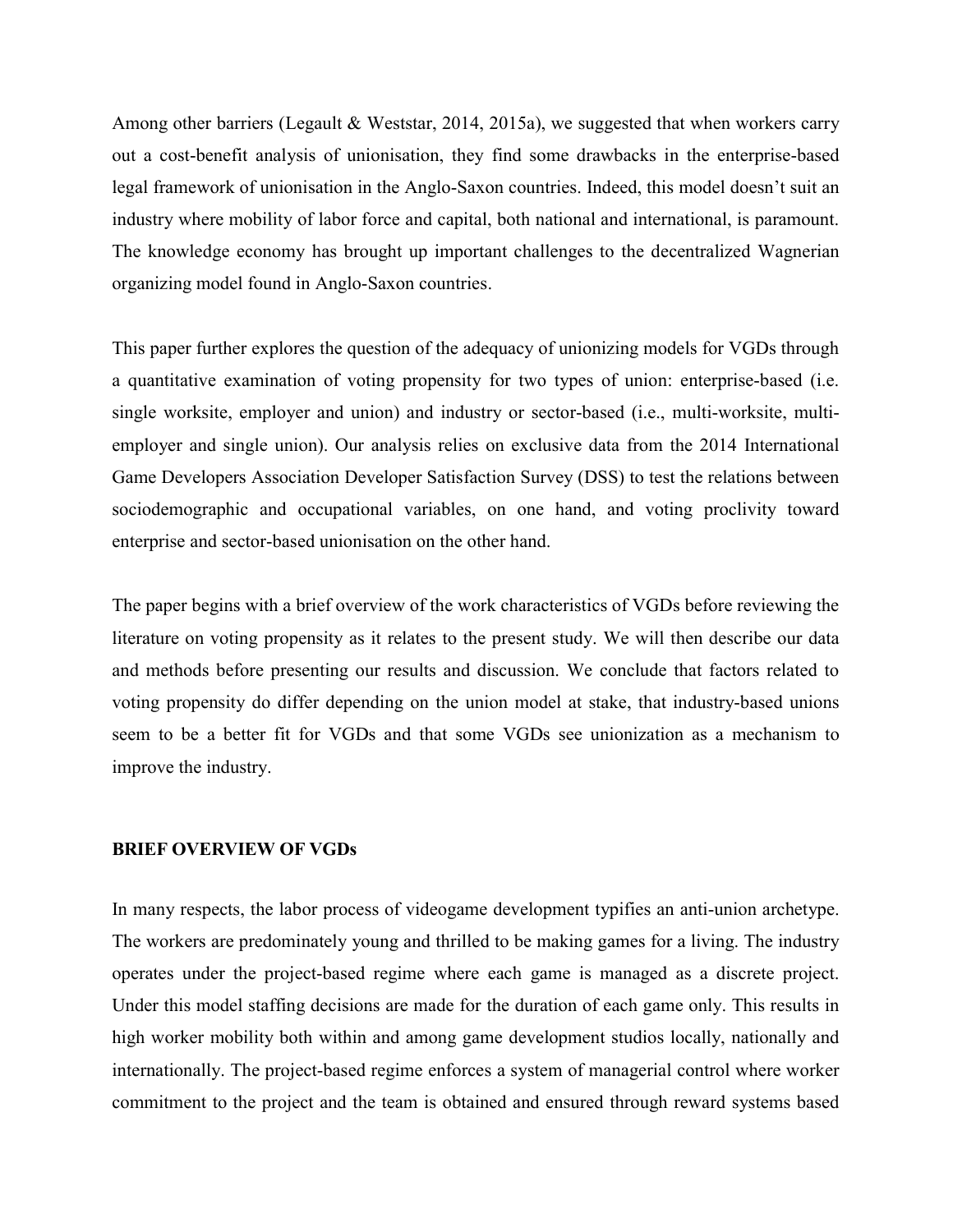on merit and reputation (Legault, 2012; Weststar, 2015). In this system job placement is a recurrent test and so these workers have portfolio careers – they are as good as their last game. This means that their reputation is critical in ensuring that: a) they are retained at their current studio or are able to move to a good position elsewhere; and b) that they are assigned to the best games which have the largest budgets, best access to the newest technology and present the greatest opportunity for career success.

In many ways, this environment is not conducive to unionization (Legault & Weststar, 2015a). Yet, this environment has also created significant dissatisfaction among a high proportion of VGDs who sometimes come forward under various means of collective action (Legault  $\&\,$ , Weststar, 2013), though never in the form of wildcat strikes or job actions on the premises (Devinatz, 2003). Games are made under the iron triangle of project management constraints where a game of certain scope must be produced under a budget and schedule that is often fixed by an external publisher who markets and distributes the games. This contractual relationship reduces the creative autonomy of the development team and also transfers any risk of going over budget or schedule onto the workers themselves. The result is an industry that has been plagued by long and/or unpredictable work schedules and UUO (Legault & Weststar, 2015b). The model of mobility also transfers risk to the developers in the form of pervasive employment insecurity with little access to portable benefits or supports (Legault, 2013).

#### FACTORS RELATED TO UNION VOTING PROPENSITY

Numerous sectoral, occupational, demographic and attitudinal variables have been studied in association with union voting propensity and the resulting corpus of results is relatively mixed (see Godard, 2008 for a review). In short, dissatisfaction with the job or aspects of it (e.g., pay), a union's instrumentality in addressing problems, and general beliefs about unions have been associated with voting propensity. As well, various facets of employer practices (e.g., human resource practices), job characteristics (e.g., autonomy and influence), pay, working conditions (e.g., workplace hazards), social influences (e.g., family and friend support), and demographic characteristics have been associated with voting propensity. Godard (2008) also noted that more research was needed into factors which tap into the institutional environment within which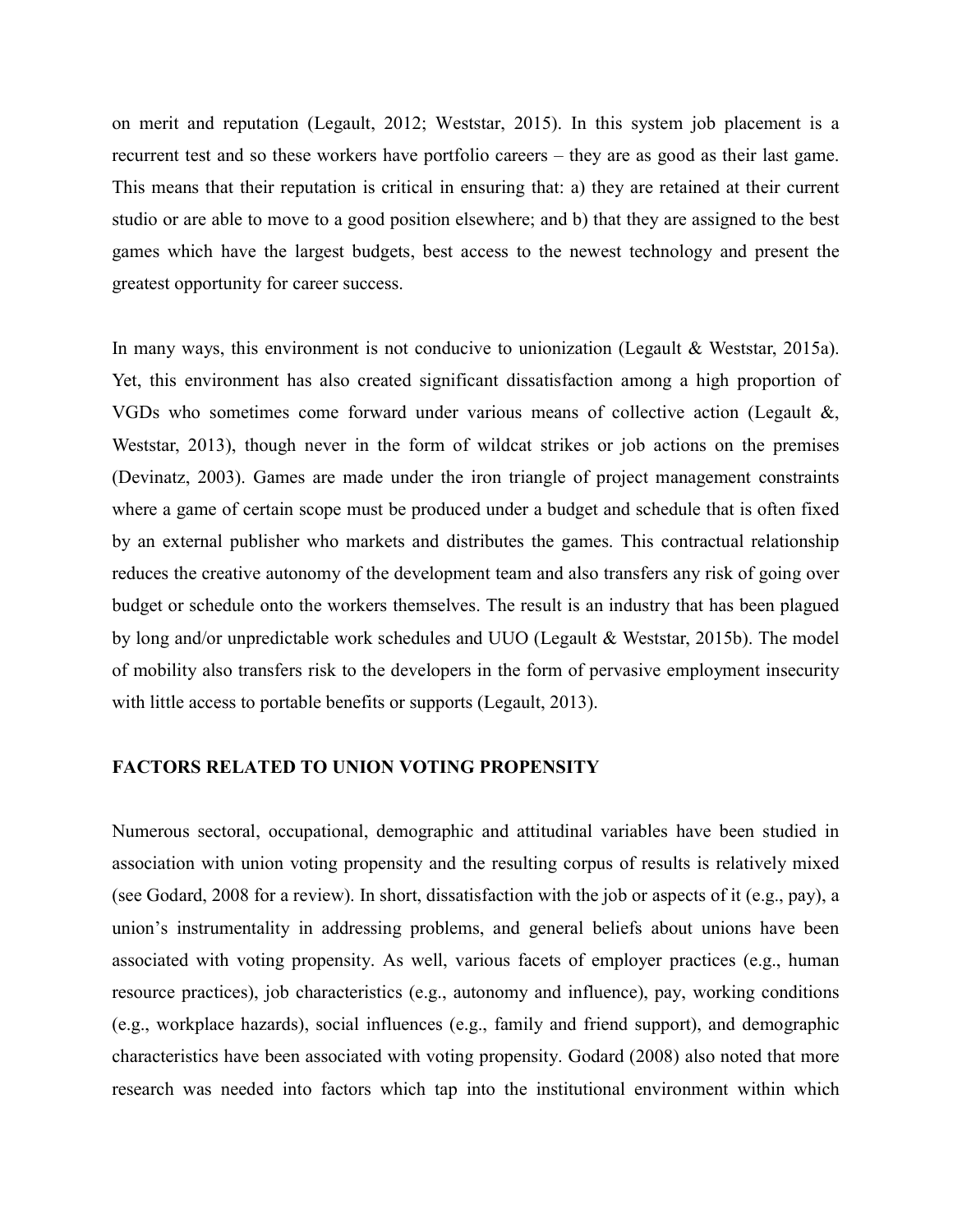unionizing decisions are made. In particular he noted some research into the factors of distrust, desire for voice and representation, perceived injustice, fear of reprisal, fear of conflict, worker orientations and values, and political beliefs.

The present study is somewhat unique in the literature as it focuses on a single industry rather than a more heterogeneous general population. The relative homogeneity of our sample achieves a degree of institutional sensitivity because all respondents are embedded in the same broad industry and occupational context. This allows us to select variables that are informed by past research, but are also tailored to the institutional context of game development. However, the survey used in this research was not designed as a study of voting propensity per se; its purpose is a general benchmark of working experiences in the game industry. Therefore we must extrapolate some variables as best we can. All variables and their specifications, including question wording, coding and reliabilities, where applicable, are summarized in Table 1.

Beginning with dissatisfaction we included a multi-item scale to measure work satisfaction across five dimensions. Two items are general omnibus measures of job satisfaction and work/life balance of which varieties are commonly used in the literature and even as single-items are found to have high correlations with multi-item measurers (Wanous, Reichers & Hudy, 1997). The remaining three items measure partial aspects of job satisfaction (Cabrita & Perista, 2006) that have also variously appeared as components of established scales (Fields, 2002). They are intrinsic aspects particularly salient to knowledge work/game development: autonomy/creative freedom, pride in tangible labor outputs, and work as fun (Weststar, 2015). Previous studies have shown mixed results with regard to job autonomy as a factor of voting propensity (see Godard, 2008) and critics point to the exploitative potential of employee empowerment and involvement initiatives and the 'work as play' model (Dyer-Witheford & de Peuter, 2006). We have also observed that developers can have leeway in some aspects of their work, but not in others. Therefore, we do not have clear a priori expectation about the relationship between this collective satisfaction measure and voting propensity.

We also include a number of specific dissatisfaction measures that represent felt injustices among VGDs. One of the most important labor problems raised by workers in the industry is that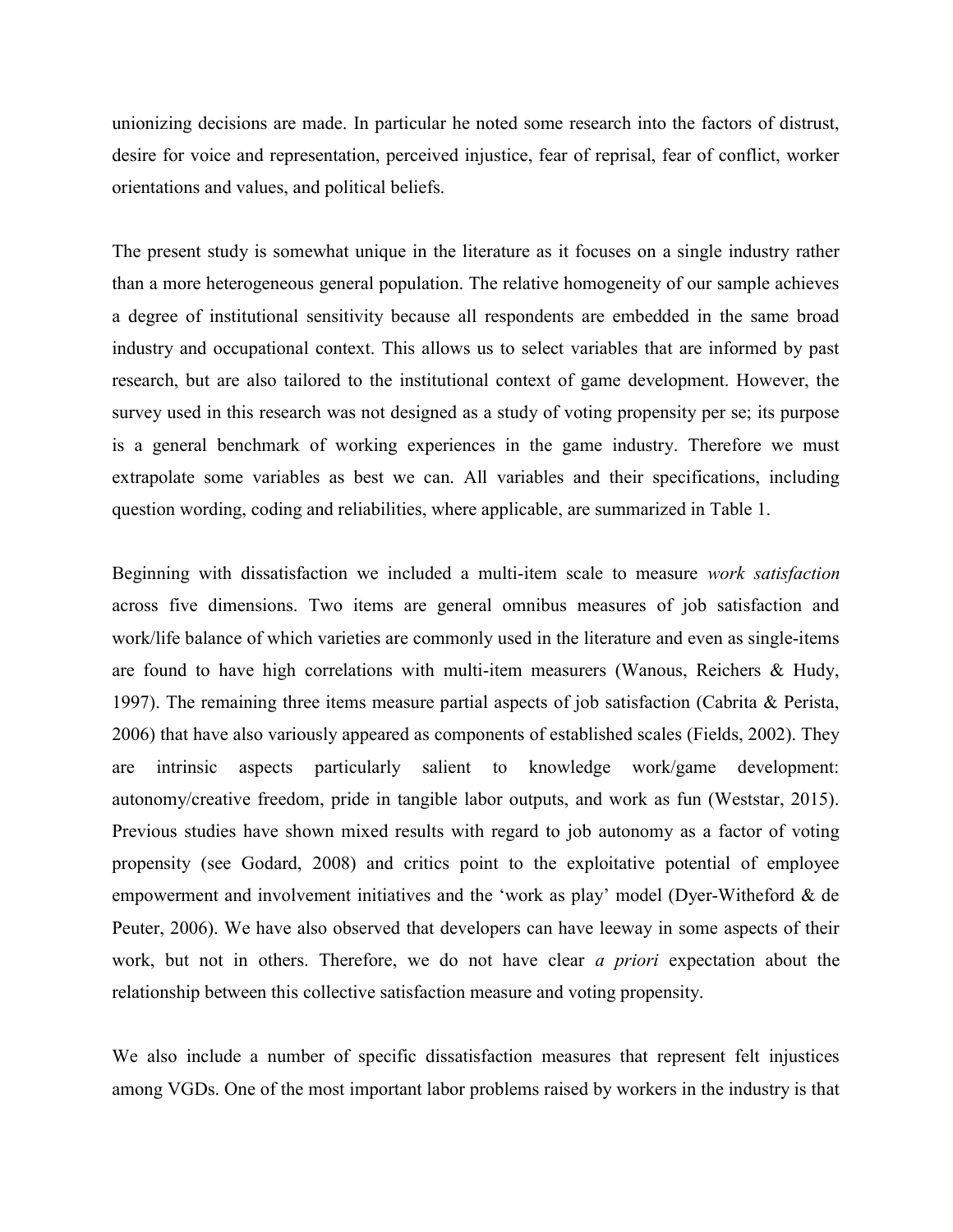of UUO (Legault & Weststar, 2015b; Legault, 2012, 2013). Pay dissatisfaction as a 'bread and butter' issue has been tested in previous studies though with varied results (see Godard, 2008). As compensation demands are often associated with union negotiations, we expect that feelings of dissatisfaction toward general pay, bonuses, profit sharing, and overtime pay will be positively associated with voting propensity. Though compensation schemes are unique within studios, the general practices and UUO issues are common across the industry; therefore we expect that these variables could be associated with both enterprise and industry union propensities. The specific survey questions were modeled from single items that have appeared in established satisfaction scales (Fields, 2002) and though these variables may sound similar, they represent unique aspects of complex pay schemes and do not exhibit correlations sufficient to warrant exclusions or the development of a single scale (Heneman & Schwab, 1985).

A number of additional variables reflect dissatisfaction stemming from contested overtime practices and also reflect dissatisfaction with the 'nature of work' in general. These were modeled individually from established scales (Fields, 2002). Regarding working conditions and overwork, we include overtime intensity as a multiplicative outcome of overtime frequency (weeks/year) and overtime duration (consecutive weeks) and a four item scale measuring elements of *fatigue* and overwork. Two items measure satisfaction with how job performance is evaluated (unfair evaluation, under-valued work). VGDs bemoan the fact that visibility (i.e., time at work) can easily become a factor of good evaluation and, as such, become a proxy for good performance due to the expected commitment to the project and the team. This is seen as an injustice that is salient among some game developers (Legault & Weststar, 2015a; Legault, 2013) and other project-based knowledge workers such as software programmers (O'Carroll, 2015). An additional item measures internal *advancement opportunity*. On the whole, the game industry relies on lateral moves and high mobility. We are invited to consider that mobility heightens the exposure of workers to the risk of investing personal time, talent and money in a campaign that will end up in gains for future workers, but not for him/her. According to the social dilemma framework of union organizing (Cardador, Grant, Lamare & Northcraft, 2017), workers engage in "a time-bound cost-benefit analysis whereby bargaining unit members have to decide whether the net future value of any potential benefit obtained from the union (which may or may not be returned) is worth the net present value of resources required to invest in union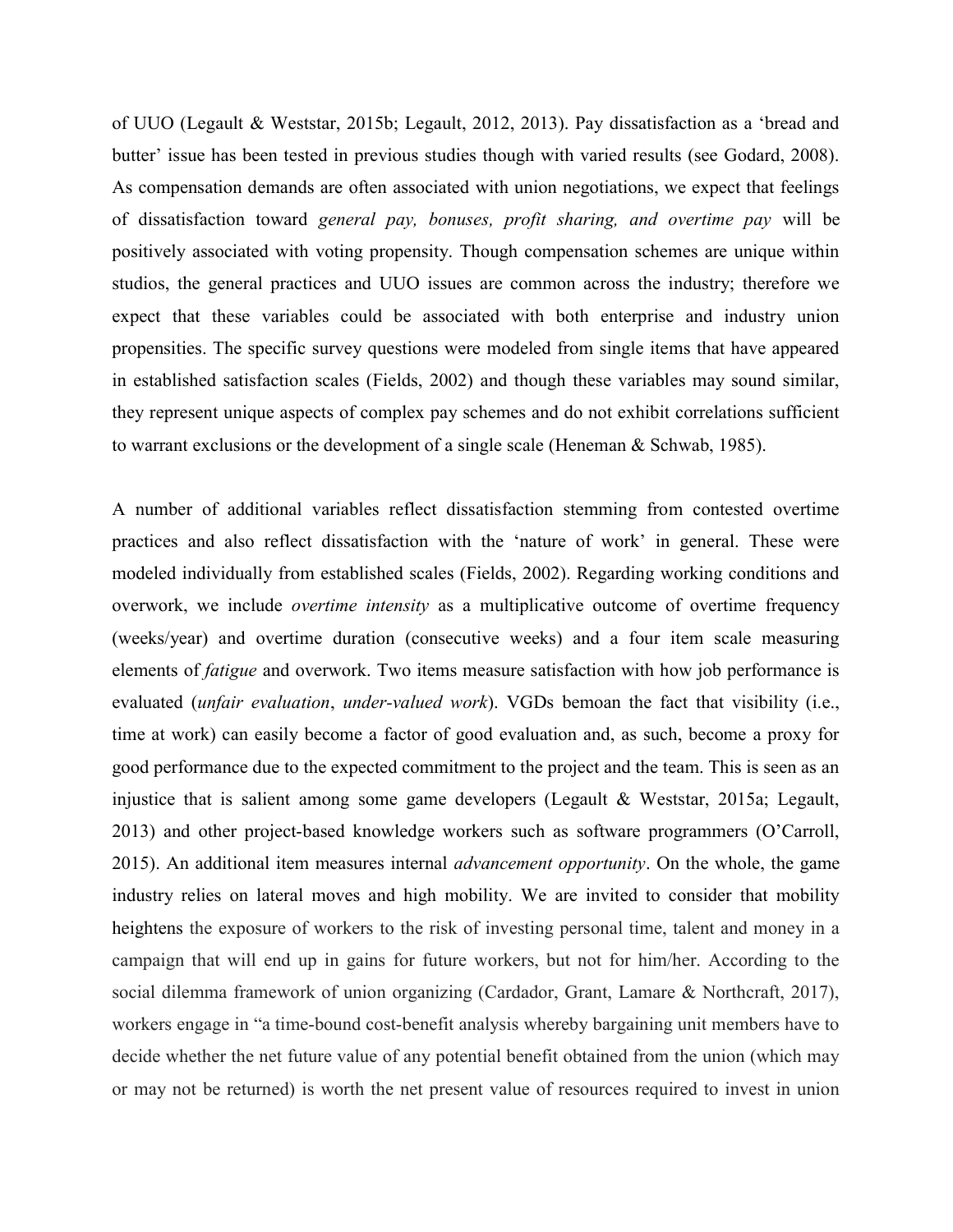organising". Though this theory is based on studies of stable work environments and have considered the effect of employment duration on workers' propensity to mobilize, we believe that their rationale holds when applied to mobility. Indeed, investing in union organising is less worthwhile if you do not expect to save a stable employment relationship, particularly in the context of an employer-based certification, but less so in the context of a sector-based certification. Therefore, insofar as this reduces the instrumentality of an enterprise-based union, lack of internal advancement opportunities will be negatively related to voting for an enterprise union, but may be related to an industry union which could provide portable protections and opportunities.

We do not have a direct measure of union instrumentality. We do include three dichotomized measurers for the presence of benefits that are commonly associated with unions – that is, for which unions have high perceived instrumentality: *health plan, pension plan* and *parental leave* (Long, 2013; Mishel & Walters, 2003). These gains are generally lacking within game studios beyond government minimums. The idea here is that workers might be more likely to vote for a union if they do not have these benefits because they feel that unions can achieve them. We also include two sets of variables that measure respondent knowledge of employment laws where they live (know laws) and the perceived adequacy of those laws (sufficient laws). Here we propose that unions will be seen as more instrumental, and therefore more desired, where the laws are not known and/or deemed insufficient. For these, we expect positive associations with both enterprise and industry union variables.

In his review Godard (2008; 380) presented a number of isolated studies that examined "more specific and institutionally informed" measurers to explain voting propensity. We include a number of those insofar as our data will allow and as they resonate with game developers. First, Gomez, Gunderson and Meltz (2002) and Barling, Kelloway and Bremmerman (1991) found positive associations between certain worker values or orientations to the job and voting propensity (i.e., 'Marxist' or 'humanist' work beliefs; traditional union values like seniority). In a similar vein, Godard (2011) found a positive correlation between a multi-item measure of organizational commitment (as measured in relation to the employer) and voting propensity. He reasoned that union joining is typically interpreted as an act of disloyalty to the company;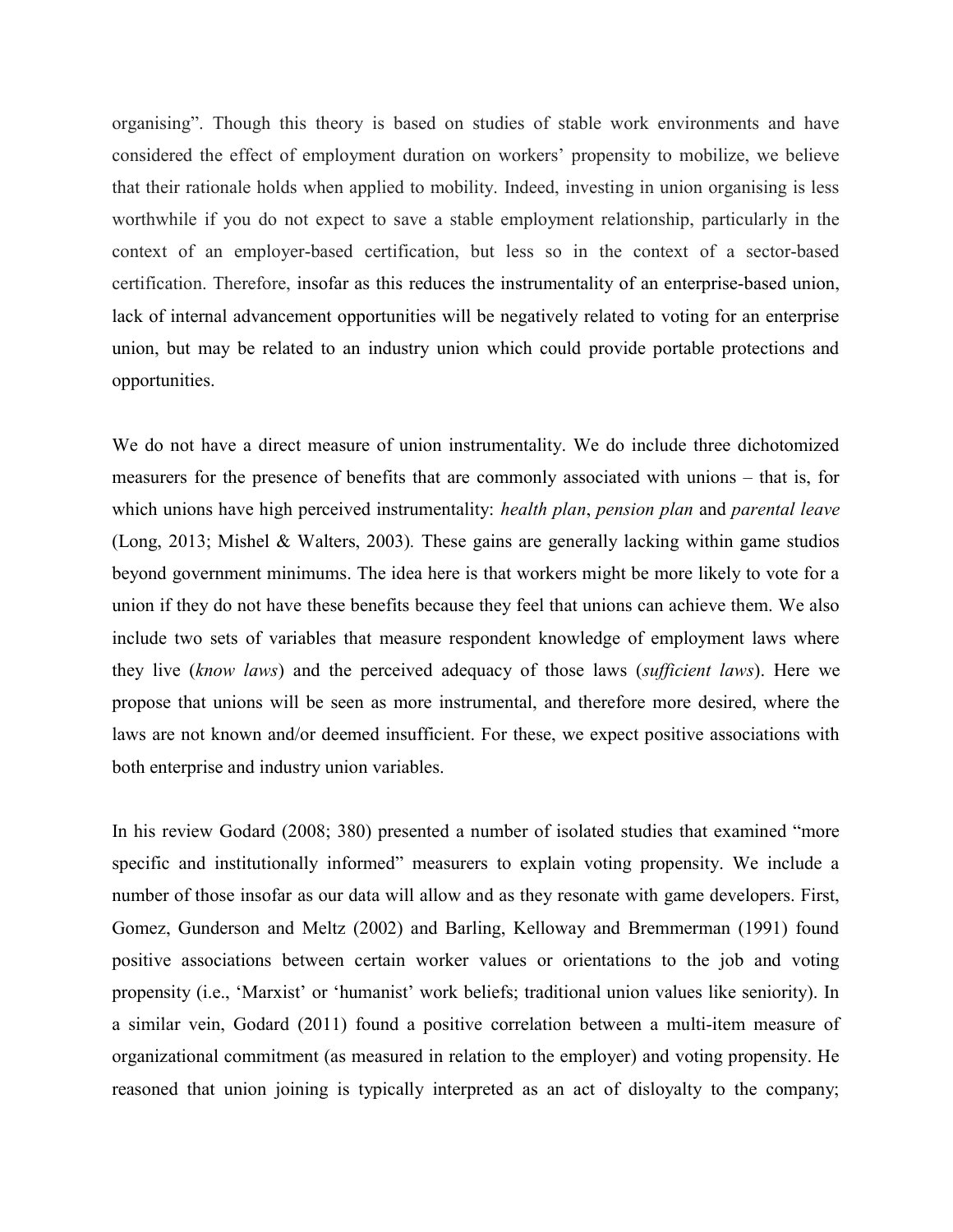however he ultimately concluded that job quality was more important than attitudes. Nonetheless, the perception of loyalty and commitment seems pertinent in a post-industrial project-based workplace. Dyer-Witheford and de Peuter (2006: 601) attested that the "game industry is historically steeped in the ludic entrepreneurialism of the 'Californian ideology' (Barbrook & Cameron, 1996)" and is "thus presumed to be fundamentally at odds with the definition of the workplace as a site of labor conflict." This sentiment often surfaces in discussions of cultural labor; it is embedded in Neff's (2012) notion of venture labor, manifests in discussions of 'passion' for the work (Harvey  $\&$  Shepherd, 2016), and coalesces in normative professional commitments. Therefore, without a definitive expectation, we offer up a number of variables, albeit ad hoc, in an attempt to further explore the impact of a strong orientation to the work on voting propensity: *job sacrifice, time commitment* and a three-level categorical variable measuring the degree of identification with the work as self  $-$  *job is life, job is career, job is job.* The former two are modeled from single items which have appeared in established scales (Fields, 2002).

In this same vein we include three additional exploratory variables. One measures the level of trust in the competence of management. The second – access to voice - measures the degree to which management seeks input from workers and acts on it, arguably expanding worker influence. These were modeled from components of established scales (Fields, 2002). Under typical theories of adversarial industrial relations we might expect high trust and alternative voice mechanisms to act as union substitutes, particularly at the enterprise level. However, it is unclear whether these assumptions will hold in a sample of game developers where the degrees of separation between managerial and non-managerial developers is often small as both face negative repercussions of external competitive forces (Legault & Weststar, 2016), and there is a shared occupational identity (Weststar, 2015). The third variable here is a categorical marker of the type of project-management method (Fitsilis, 2008) being utilized to shape and control the labor process in the workplace. Due to the constraints of the survey we are unable to include a full suite of human resource practice measures (Godard, 2009); however this variable captures elements of HR and the labor process in that traditional "Waterfall" approaches signify a more hierarchical and inflexible work process, while "Agile" approaches signify some elements of high-commitment, high-involvement workplaces. These models will be discussed more in the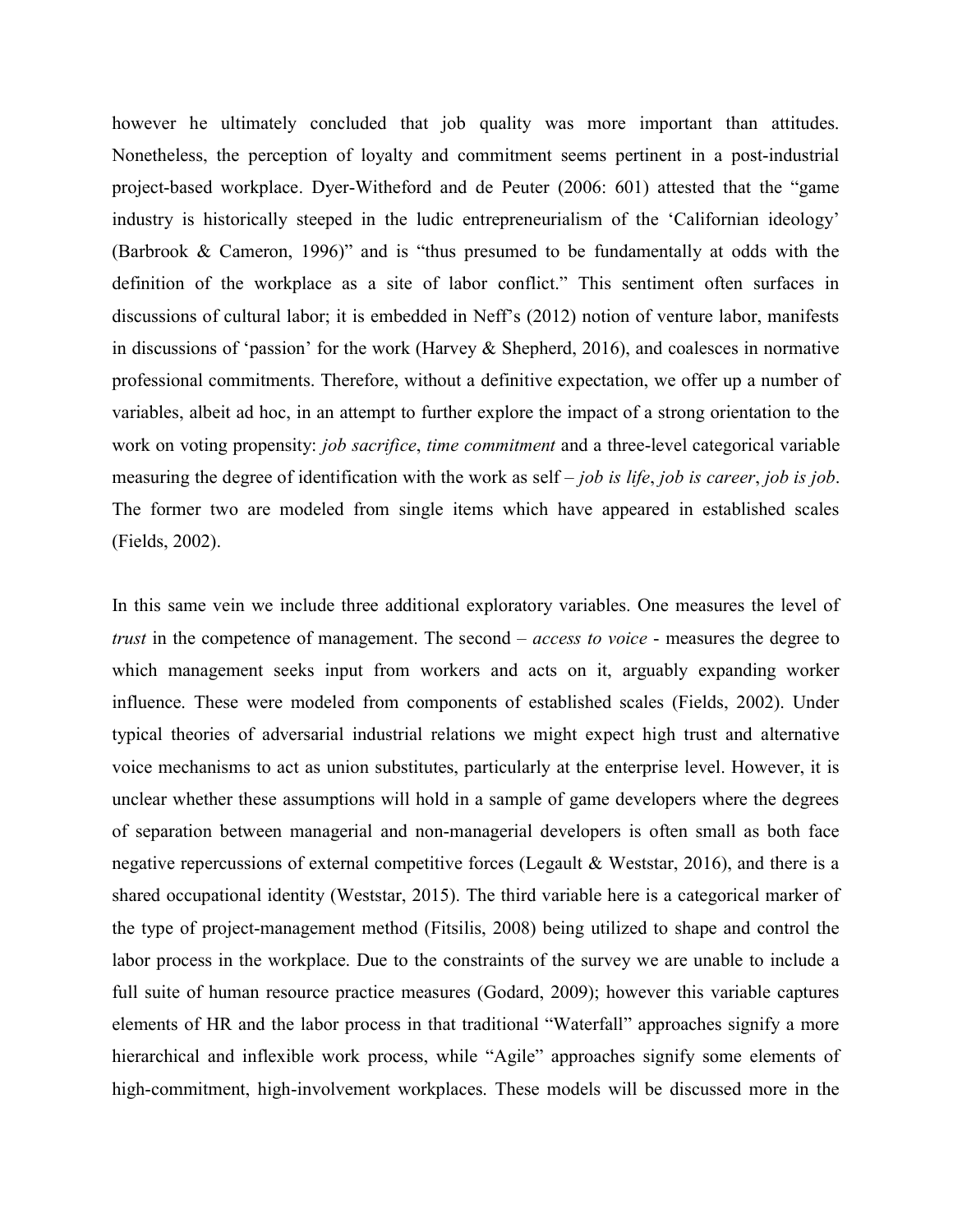results below, but in short, Agile/Scrum is more flexible and collaborative. It focuses on getting a 'viable' product as soon as possible in the development process so that subsequent decisions and modifications can be made looking at the real product. This is a more participatory and iterative process in comparison to the Waterfall approach which attempts to plan everything from the start with a small sub-set of the team, and often the pieces only come together at the last minute.

The literature on expected management *reprisal* has suggested that other factors (i.e., union tactics; Bronfenbrenner & Hickey, 2004; Yates, 2000) may be more important to union organizing drives or voting propensity and also that strong anti-union tactics can backfire by angering employees (Bronfenbrenner, 1997; Fiorito, 2001). Specifically Godard (2011) found a strong positive association with voting propensity when a negative management response was deemed 'somewhat likely' as opposed to 'unsure.' On the other hand, according to the social dilemma framework of union organizing (Cardador et al., 2017), workers' fear of managerial opposition could heighten the negative effects of the exposure to the risk of investing personal time, talent and money in vain, of the environmental uncertainty (plausibility to reach a first contract) and of the social uncertainty (expectation of others to be favorable to unionisation) on worker support. In short, a negative management response is supposed to show a negative association with voting propensity. In fact, these two opposite relations could turn out in different contexts. But in high technology work environments, characterized by lightweight production capital, low capital / labor ratio and widespread sources of workforce, capital has proven to be mobile and moving business is easy (Devinatz, 2005).

We therefore include a 4-level categorical variable measuring different types of *employer* reprisal (Table 1). We feel that this measure adds context to the specific type of management response beyond what can be achieved with a general likelihood question about a "negative response". We do not propose a specific relationship, but generally expect a weaker association between managerial response and voting for an industry union because the impact of reprisal is removed from the workplace; however, this may not be the case in a highly reputation-based industry.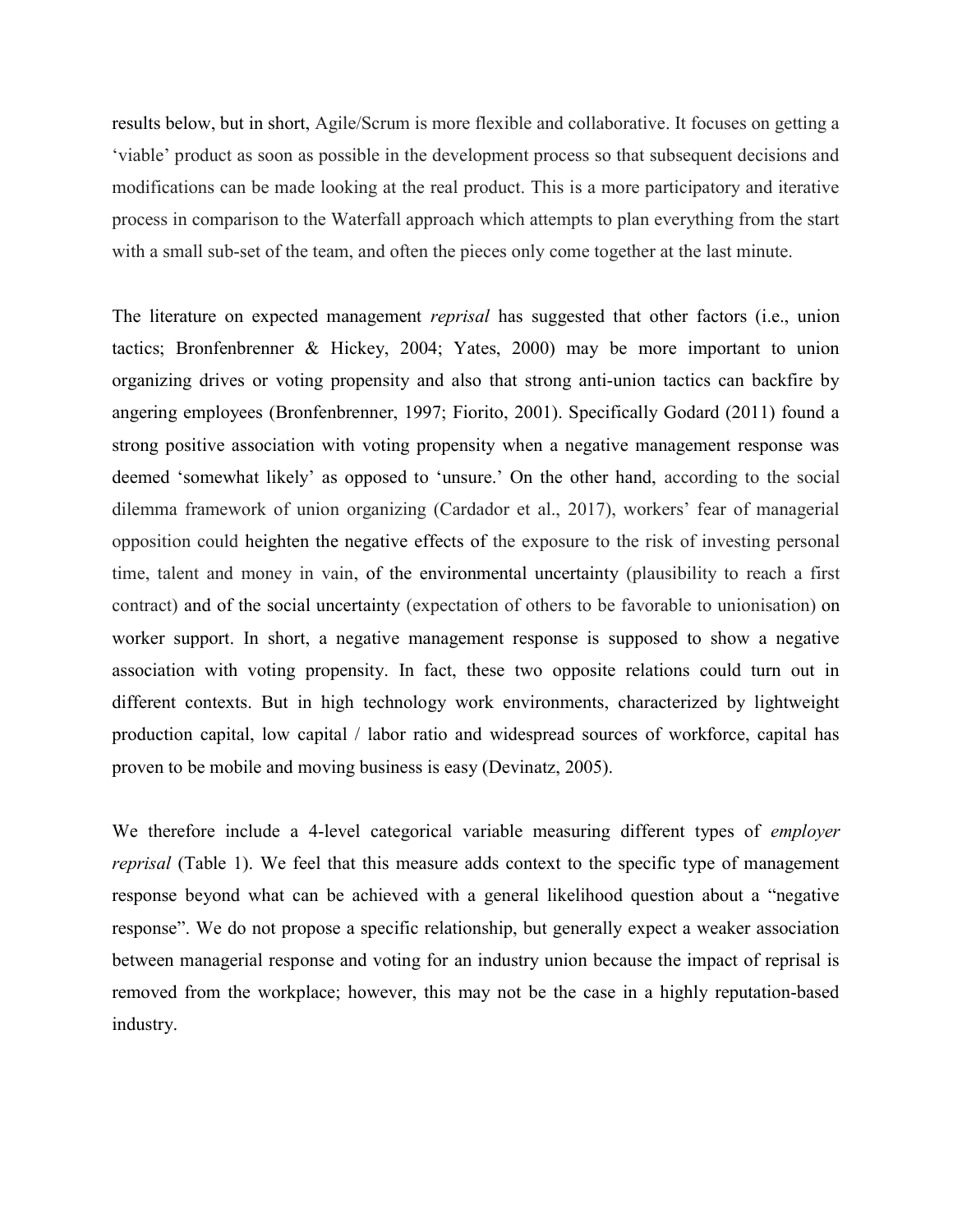We also assess the impact of perceived *peer group attitudes* toward unions. This is important in an environment that is assumed to be anti-union due to stereotypical beliefs about worker values and the labor process and through the rhetoric of the industry itself. Kelly's (1998) mobilization theory emphasizes the importance of inter-group cohesion in the establishment of an 'us' mentality and social custom theory emphasizes the importance of fitting in with peer group norms (Visser, 2002). The social dilemma framework of union organizing suggests that negative perceptions of the voting propensity of coworkers is a factor of social uncertainty, whereas social homogeneity and cohesion are positive factors of social certainty (Cardador et al., 2017). Therefore we expect that positive perceptions of coworker voting propensity will be positively related to both enterprise and industry unionism.

Also building on Godard (2011) we include 5 measures of unique aspects of job and employment insecurity as they are salient challenges in project-based workplaces (state of the industry, job opportunities, job insecurity, employment insecurity, and laid off). High insecurity could be negatively associated with an enterprise union because the threat of studio closure, relocation, and outsourcing are very real concerns among VGDs (Legault & Weststar, 2014, 2015a). However, these same conditions could lead to increased desire for an industry union because it could be seen as a support or as a protectionist hiring hall in times of unemployment.

We also include standard controls: *occupation*; *company type*; *part-time*; *company size*; *years in* industry; years in job; female; and country/region. Despite the homogeneity of our sample from an industry perspective, there are sufficient relevant distinctions in the make-up of studios within the industry that warrant a control for company type. For instance, a development studio owned by a publishing company with a quasi-monopsonistic hold over distribution rights (i.e., Nintendo) is quite different from an independent studio engaged in self-publishing online.

#### DATA AND METHOD

We use data from the 2014 DSS survey, a cross-sectional, non-random, self-report survey that was administered online by the International Game Developers Association (IGDA) in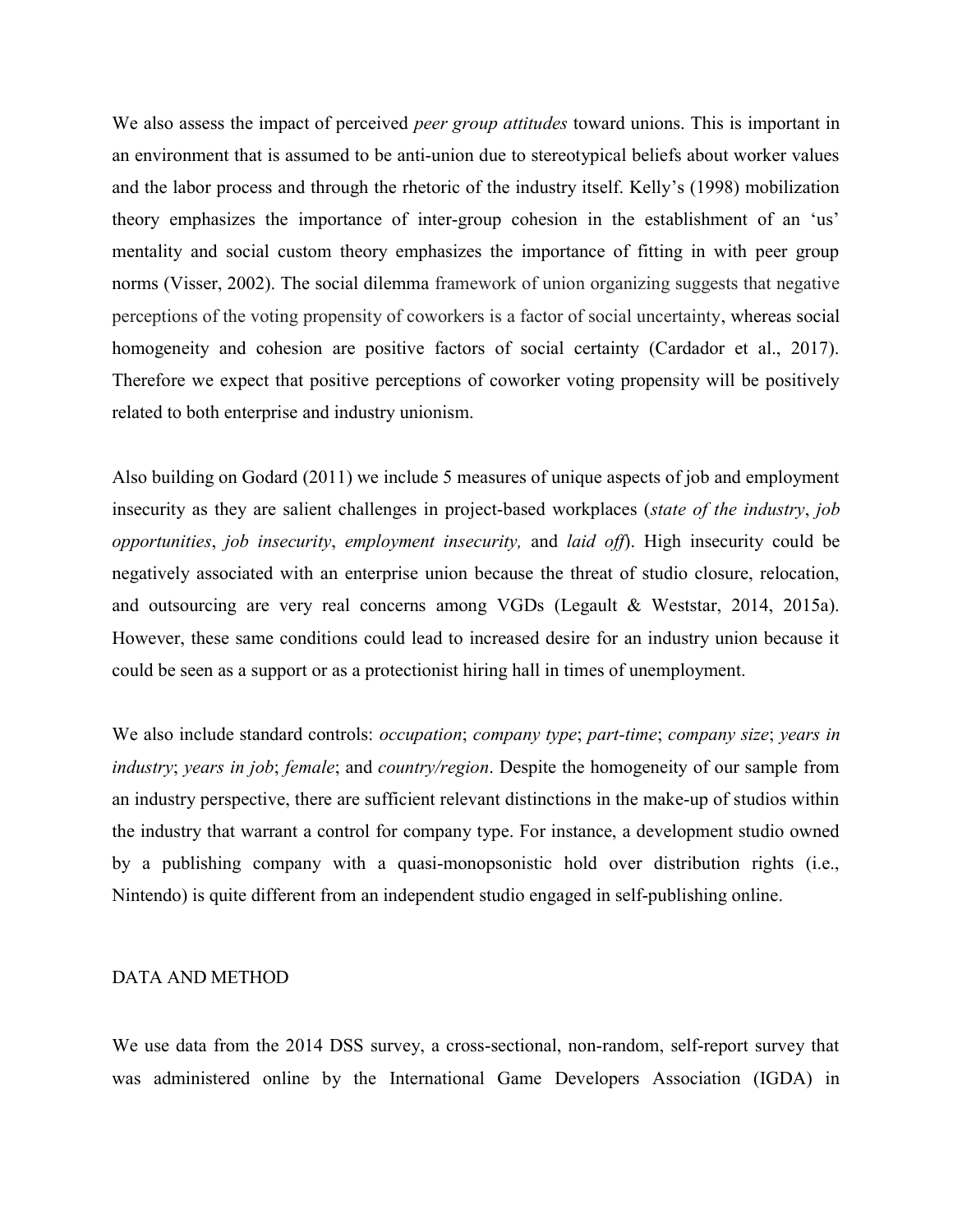partnership with the authors (Edwards Weststar, Meloni, Pearce & Legault, 2014; Weststar & Legault, 2015). The IGDA is a non-profit membership organization of people who work in the videogame industry which aims to connect members with their peers, promote the professional development of its members and game development as a profession, and advocate on issues that affect the video game community. It is not a union and does not behave like one.

The total sample size of the dataset was 2198; however, we restricted the sample to include only non-managerial respondents working in the core business of making games. Others took the survey such as students, game studies academics, journalists, etc. Team leads were included, but project managers, middle managers and senior managers were excluded; these made up a large part of the total sample. We also excluded respondents who did not register a clear 'vote yes' or 'vote no' response to the dependent variables (i.e., those who were not sure or who did not want to disclose). This excluded about 15% of the non-managerial core-development sample. Therefore the final sample used for the analysis was 452 for the enterprise union dependent variable and 474 for the industry union dependent variable. Workers in Anglo-Saxon countries where the union certification models are primarily enterprise-based (i.e., US, Canada, UK, Australia) made up 74% of the total sample. It is not possible to report a response rate as the population from which the survey was drawn (i.e., people who saw and had the ability to take the survey) is not known. The survey was distributed through the IGDA membership communications, but was also communicated broadly at a large industry event that included non-IGDA members as well as through the personal networks of the researchers, through social media and through general word of mouth. Among this sample 31% were members of the IGDA, 24% had been members in the past, 11% planned to become members and 34% were not and had never been members. The survey was completed anonymously online and did not collect any identifying data beyond basic demographic characteristics and country of work.

Two correlation analyses and two logistic regression analyses were performed using two dependent variables: 1) "If a vote were held today to form a union at your company/studio, how would you vote?" and 2) "If a unionization vote were held today for a national videogame industry union in your country, how would you vote?" The latter question was preceded by a short preamble indicating that "some unions represent workers and negotiate issues across an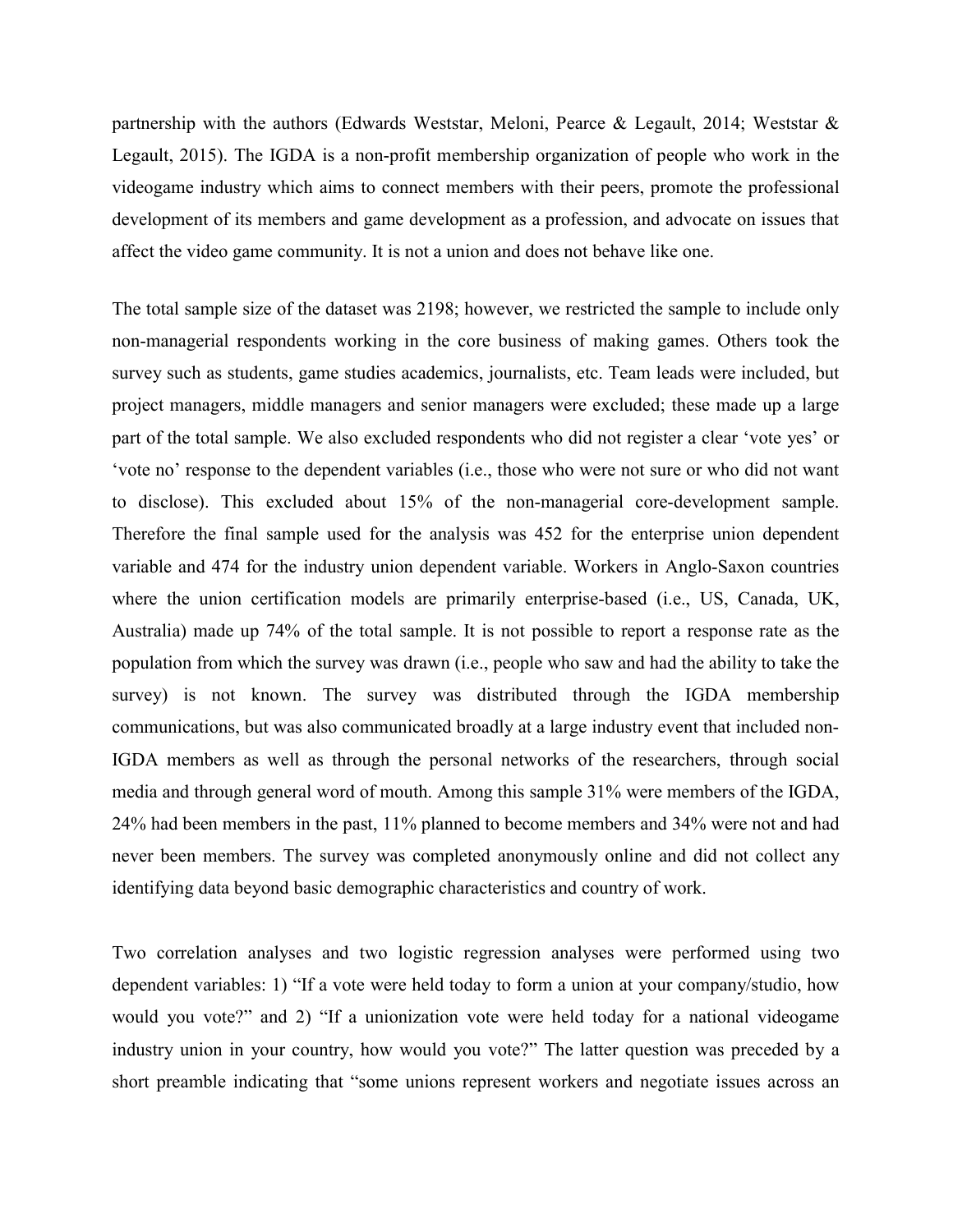entire industry rather than workplace by workplace (like the Writer's Guild of American or the Alliance of Canadian Cinema, Television and Radio Artists (ACTRA))". Both were coded with 0  $=$  vote against and  $1 =$  vote for.

#### RESULTS & DISCUSSION

Table 1 presents the descriptive statistics of the variables used in the analyses including the correlation between each independent variable and the two dependent variables<sup>i</sup>. Table 2 presents the logistic regression results as coefficients and odds ratios for ease of interpretability. Given the large number of independent variables and the relatively weak strength of many of the significant bivariate associations, it is not surprising to see many of these relationships drop out or change in significance in the regression analysis. That said, it may be that these analyses may have lacked the power to detect small effects (Green, 1991) and the model could be refined and tested with a larger population in future research. Additional tests were conducted for multicollinearity and parameter instability. The parameter estimates did not change significantly with the systematic addition and removal of variables nor in tests of random sub-samples. In the final analyses, variance inflation factors (VIF) were below 4 and tolerance tests were above 0.2 for all variables (O'Brien, 2007).

[Insert Table 1 and Table 2 here]

#### VGDs are in favor of unions

The mean of the enterprise union vote indicates that 66% of the sample would vote for a union at their studio and 34% would not. This is in itself an important finding that counters the prevailing rhetoric of individualism, meritocracy, flexibility and subjugation to the work that is the archetype of the autonomous knowledge worker. The percentage only increases when the industry union is considered with 82% of the sample voting in favor.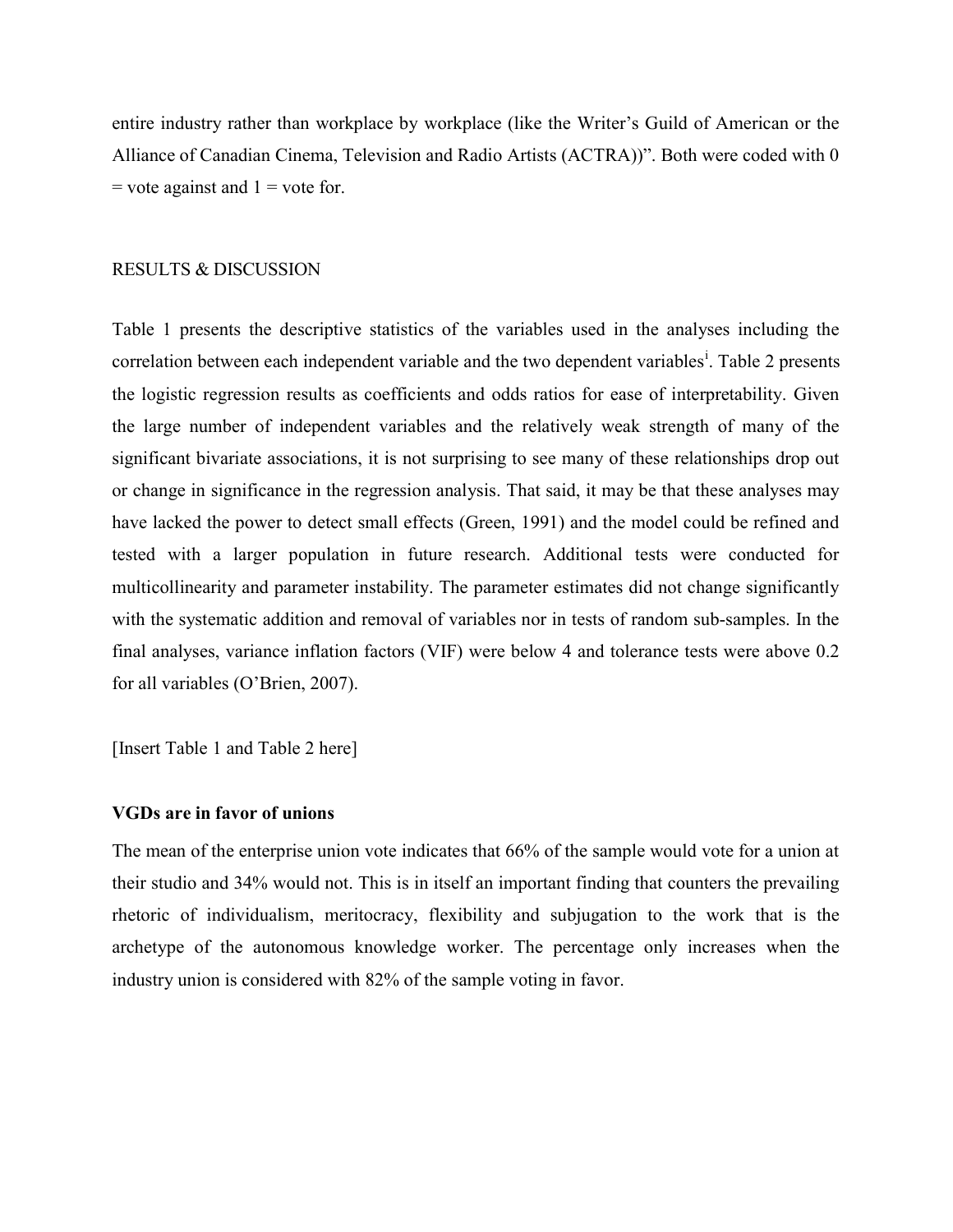#### The type of union matters

As would be expected there is a significant correlation between the two dependent variables (enterprise and industry union), but importantly this relationship is of only moderate strength. This supports the notion that the propensity to join an enterprise-based union is different from that of joining an industry-wide union. It seems that many game developers recognize the structural limitations to enterprise unions and see an industry-wide solution as preferable or more possible. As both Table 1 and Table 2 show, the pattern of the relationships with the independent variables is not identical for enterprise unionism and industry unionism.

Some factors relate more to the localized environment of individual workplaces while others tap into needs that resonate across the industry. This can be seen in the negative correlations between the variables measuring access to health care, parental leave and a pension plan and the industry unionism variable. These are not benefits typically available to small shops or entrepreneurs and in the context of highly mobile workers across all workplaces, universal or portable benefits make more sense than those tied to an employer. In the opposite vein, the variables that tap into localized working conditions are related to enterprise unionism and not to an industry union. For instance, signals of commitment to the job at hand and the localized management team (i.e., willingness to make sacrifices for the job, willingness to work overtime even when not required, trust in management, and access to voice through a collaborative manager) are negatively correlated with voting for an enterprise union. Negative sentiments about the local treatment and conditions are positively correlated with voting for an enterprise union (i.e., under-valued work, unfair evaluations, job insecurity). These local versus industry differences are also captured in the regression results (discussed more below).

#### Specific Factors Related to Voting Propensity

#### Social Influences

The most significant relationships for both enterprise and industry unionism were positive associations with the measures of perceived union support on the part of co-workers. This captures an important aspect of both mobilization theory (Kelly, 1998) and the social dilemma framework of union organizing (Cardador, et al., 2017) where group cohesion and group perceptions are very important to develop the necessary sense of group injustice and in-group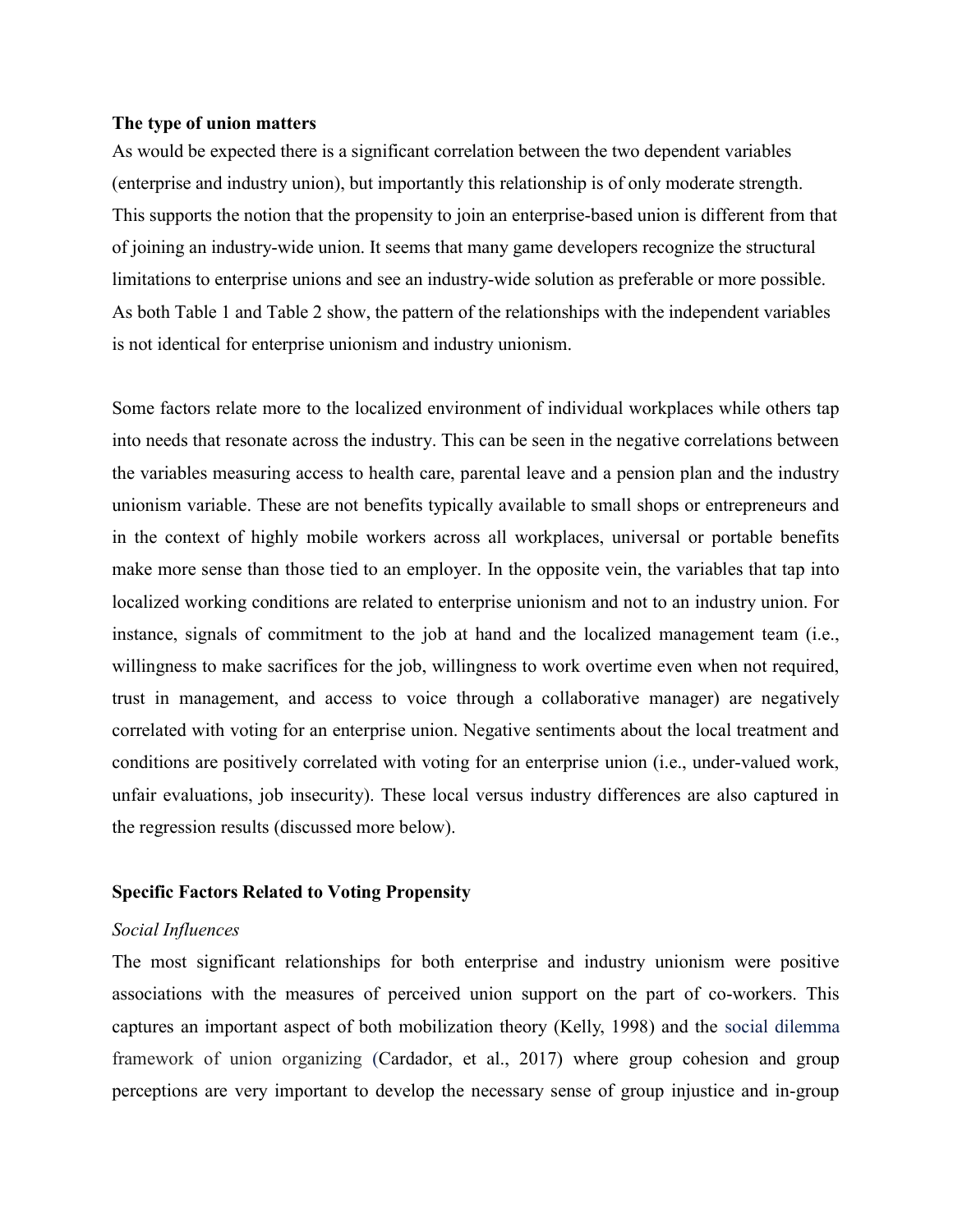solidarity. This inclination to go with the crowd has also been theorized through social custom theory. In our data, the odds of voting for an enterprise union are 10 times higher for developers who perceived co-worker support for a union than those who perceived a lack of support (almost 17 times higher for industry unionism). This relationship holds even when the perceived coworker support is split 50/50, though the odds are smaller (2 times more likely; not significant for industry unionism). Even developers who preferred not to say how they thought their coworkers would vote are associated with increased odds of voting for a union (4 times for enterprise, 6 times for industry) compared to those who reported that the majority of their coworkers would vote against the union.

Our results also provide some corroboration of past research that shows an impact of managerial opposition and tactics. The correlation analysis showed a positive association between management acceptance of a local union drive and developer support of the union. At the other pole, the data also showed a positive association between strong management hostility to a local certification drive and developer support of the union. In the middle we see that a reasoned and informed opposition by management was associated with developers voting no. This is the case for both enterprise and industry union votes. However, only the results for industry union hold in the regression analysis; an informed, but largely hands-off managerial opposition to a *local* organizing drive is associated with a one-third reduction in the odds of voting for an industry union. Developers who preferred not to say how management might respond were also associated with a no vote. This negative relationship between perceived managerial attitudes towards a local drive and voting for an industry union is contrary to our tentative expectations. However, as suggested above, it may be due to the high mobility and high reliance on reputation for successful employment. Local relationships can easily impact future employability and developers may feel the need to align themselves with certain employers. On the whole, these results suggest that game developers are less influenced by aggressive management approaches, but are open to considering management's viewpoint against unions.

#### Insecurity

The correlation data suggest that developers who feel positively about the state of the industry, who feel that job prospects look good, and who have a high degree of confidence that they would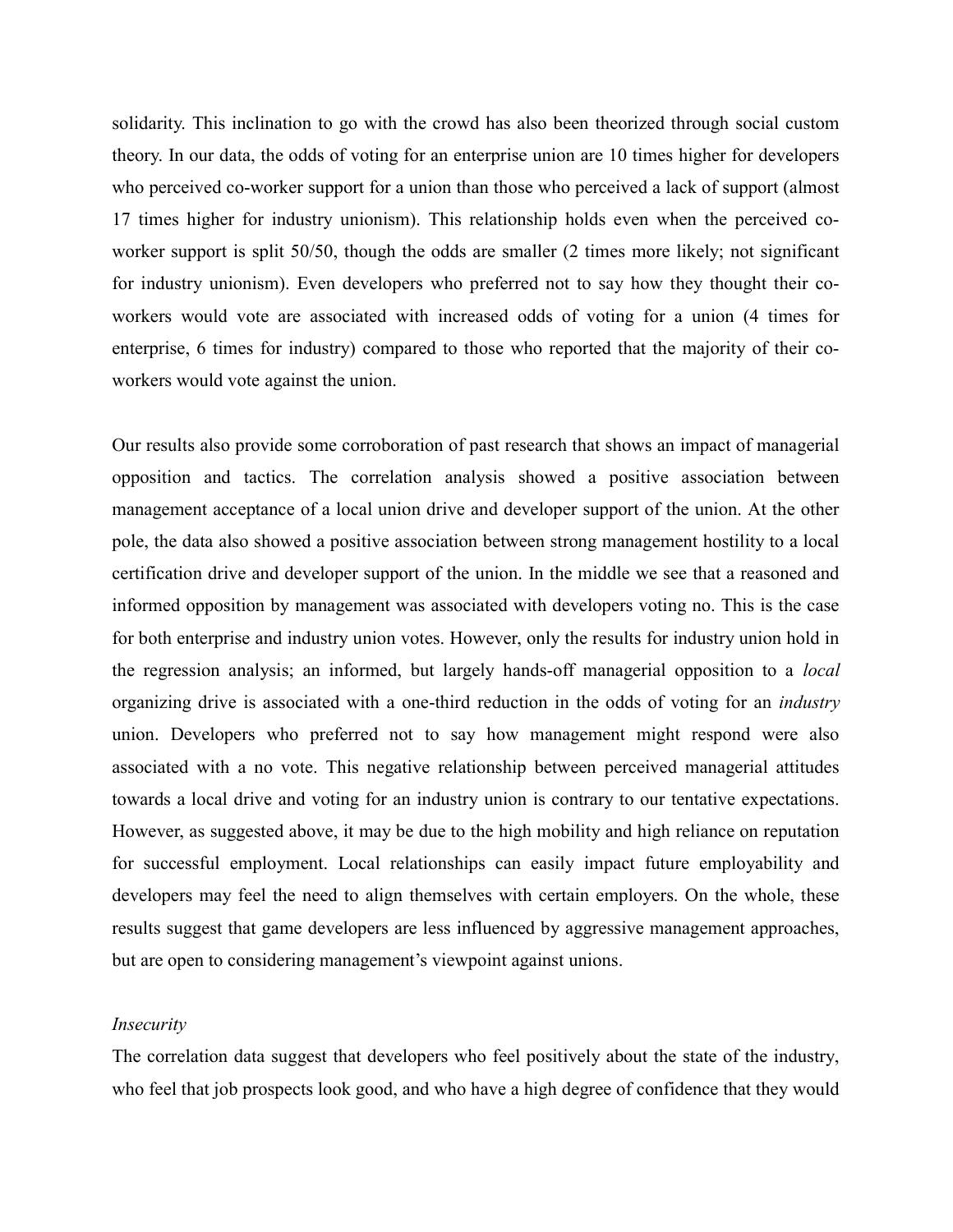easily find a new job are less inclined to support a union at the enterprise or industry level. However, those with higher levels of insecurity have a positive voting propensity. These are developers who worry that their job won't last and those who have recently experienced a layoff. It is this insecurity which maintains influence on voting for an industry union in the regressions, however, in a mixed way. Developers who have been laid off in the past two years are associated with 2.6 times the odds of voting for an industry union than those who have not and 1.8 times the odds of voting for an enterprise union. But, the odds for developers who worry that their jobs will not last are reduced by two-thirds with respect to industry unionism. This suggests that, controlling for feelings about general job opportunities and personal employability, those who live in fear for their own job may be afraid to rock the boat. However, workers who have actually experienced unemployment due to the structural nature of the industry may be more likely to see the benefits of a both an enterprise and industry union.

In this same vein, we see a significant positive relationship with feeling that the labor laws are not sufficient - specifically should a dispute arise between an employee and an employer. The odds of voting for an enterprise union are 3.3 times higher for a person who feels the laws are not sufficient to protect them in such a dispute than for someone who feels they are sufficient. These results are not surprising; job security, fair treatment and protection against mistreatment are hallmarks of unionism. Workers who are feeling generally vulnerable due to past job loss and/or powerlessness under the law have more motivation to seek out protections from another source. What is interesting is that game developers seem to identify certain protections or vulnerabilities with certain types of unions in that VGDs seem to perceive that an enterprise union could solve some and an industry union could solve others. VGDs are torn, because different loci of protection will work more or less advantageously for different problems.

#### Factors of Discontent

A number of significant relationships were found between each of enterprise and industry unionism and factors related to discontent. Unions are often associated with the bread and butter issues; pay and pay dissatisfaction have been connected to voting propensity (Godard, 2008). The correlation analyses show that dissatisfaction with various dimensions of pay (base pay, bonuses, profit sharing, overtime pay) is an associational marker for voting propensity and that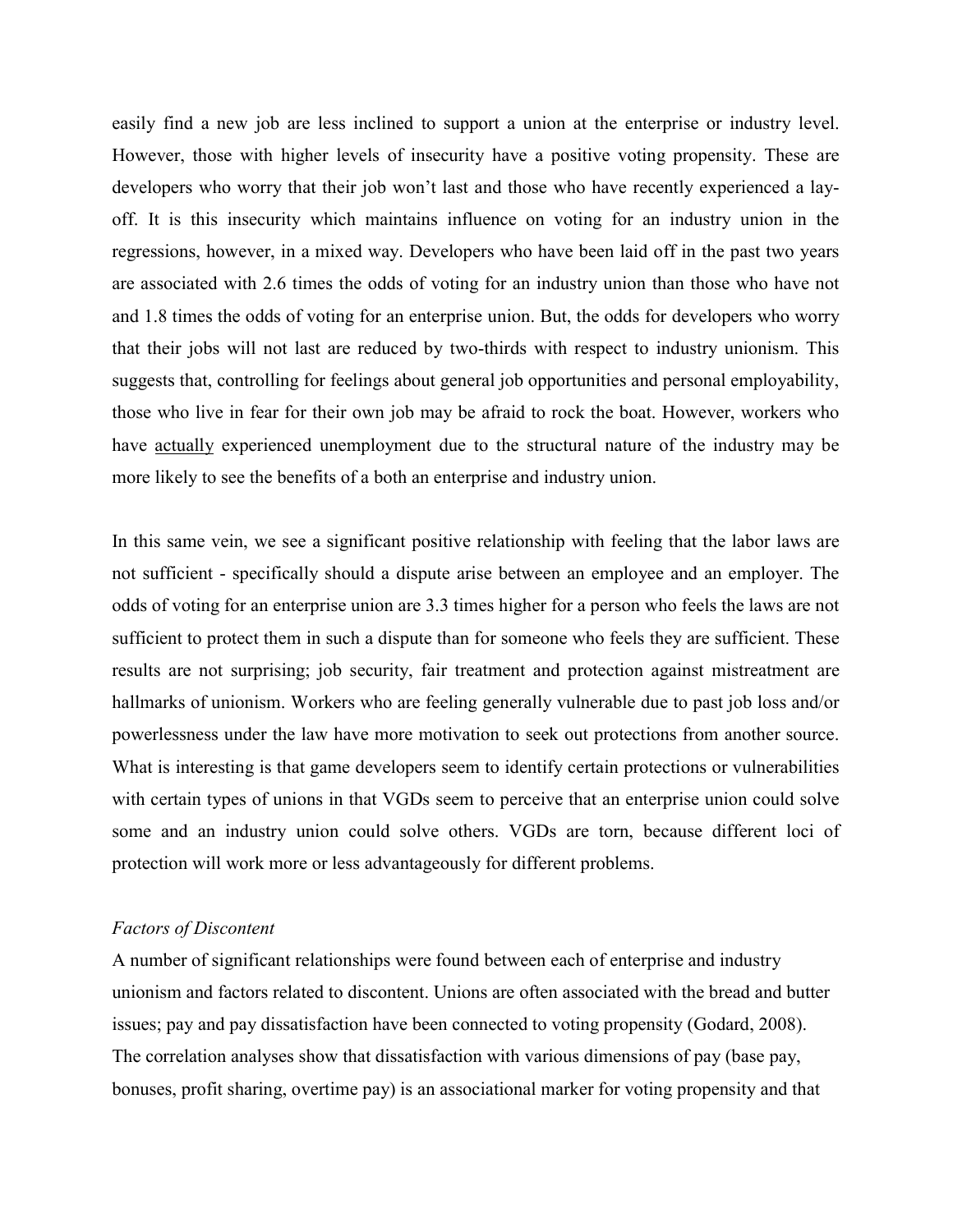these correlations are stronger for enterprise union; however, the associations largely do not hold in the regression analyses. Only unfair bonuses reached significance at the 10% level for enterprise unionism. This suggests that, in conjunction, other factors are more important to a game developer's decision to vote for a union than pay dissatisfaction. Given that these workers are relatively well paid, this is an important consideration for the framing of injustice in any future organizing attempt. That said, of all the aspects of pay dissatisfaction, the lack of adequate bonus compensation for working overtime may be the most salient.

Somewhat surprisingly, the feeling of being overworked or fatigued reached significance only at the 10% level for enterprise unionism and in the bivariate analysis fatigue was negatively associated with enterprise union voting propensity. Overtime intensity had no significant relationships. It has been argued that extreme overwork may hinder the ability of project-based workers to critically evaluate or resist their conditions (Peticca-Harris, Weststar & McKenna, 2015). This is because their focus is only on surviving to the next milestone and their expectation is always of eventual relief in recognition of their loyalty (O'Carroll, 2015). However, workers have been unionizing for years from a state of duress. Therefore, taken alone, fatigued workers may see the struggle for a union as one more thing to do, but in the context of other occupational and socio-demographic characteristics, a fatigued worker is generally more likely to support a union. That said, it has been argued that unions have been unsuccessful at resisting work intensification and lean production (Hurley & Gindin, 2015). Specifically, long or unpredictable hours and short, uncompromising deadlines are central components in the project-based management regime of game development. The low significance for enterprise union and lack of significance for industry unionism may suggest that game developers do not see unions as a solution to their challenges of overwork per se.

There were four additional significant relationships between variables that measured aspects of discontent and industry unionism which were not significant or marginally significant in the enterprise union regression. This fits as each of these variables is highly oriented to an industryview. First, to strongly agree that there was no opportunity for promotion at their place of work was associated with odds ratio of voting for an industry union that was about 1.4 times higher than those who strongly disagreed to that statement. Due to the project-based nature of the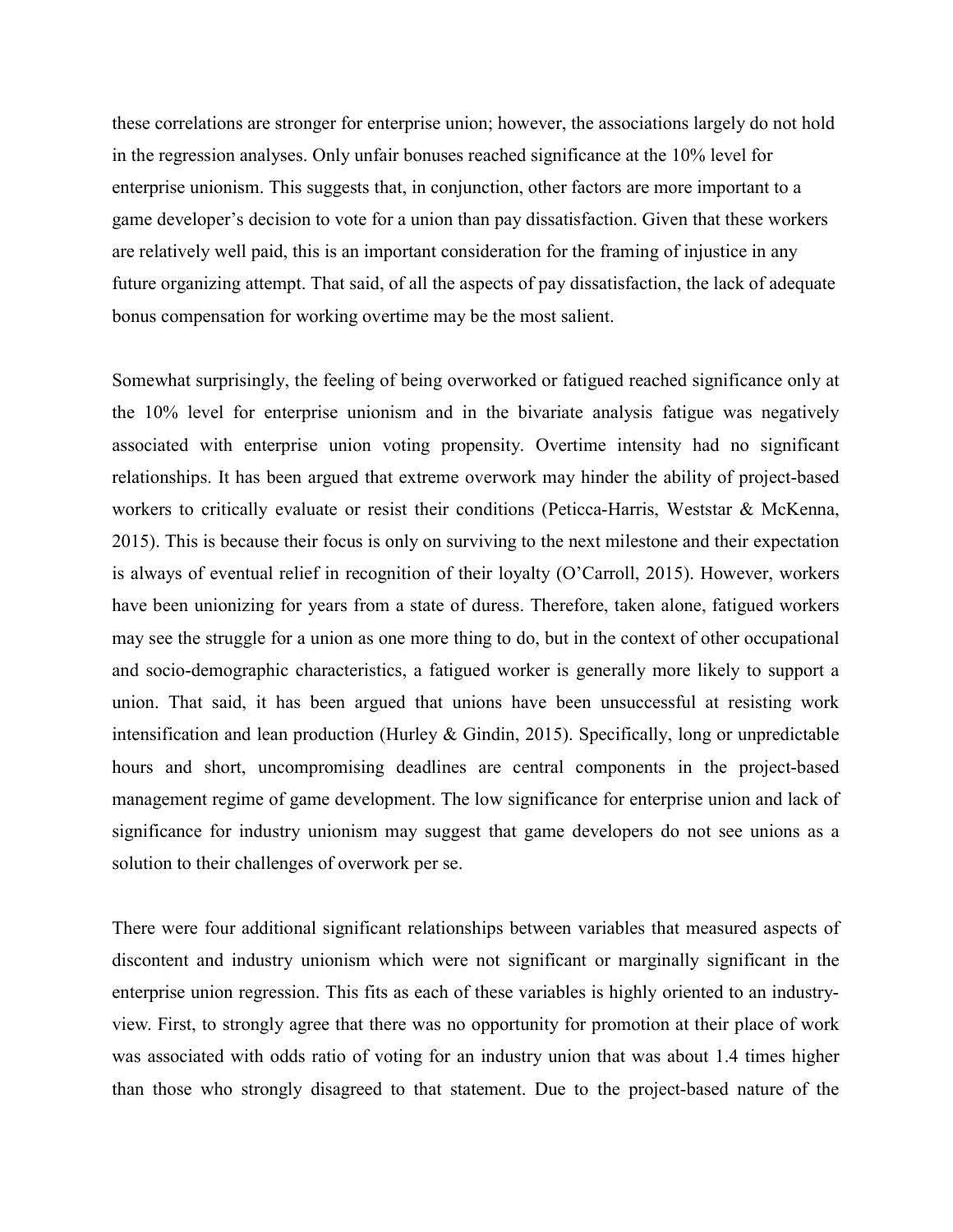industry, workers are highly mobile and often use lateral moves among studios to progress in their careers. This orients the workers' attention to the occupation or industry level for career ladders. In this context, an industry union that could both facilitate and provide protection in these many job transactions seems to make sense to workers who are feeling stuck in their current job.

Second, the type of project management method (Fitsilis, 2008) which governs the labor process was found to be related to voting propensity. The game industry has been moving toward more formalized project management tools in an attempt to better plan and control the game development process. The iterative, flexible, customer-focused Agile/Scrum approach, adopted from the information technology industry, has become dominant as opposed to the traditional, linear and more rigid Waterfall approach. The odds of voting for an enterprise union was 1.4 times higher among those working under the Waterfall approach compared to those with no specific development process. The rigidity and top-down style of the Waterfall approach may produce more negative local working conditions in terms of autonomy, creative freedom, influence and also working hours and scheduling which prompt desire for a local union. These issues apply less to industry unionism.

Conversely, the presence of Agile/Scrum may generally signal a preferred labor process. Working under Agile/Scrum game development processes was associated with a reduction in odds (0.4) of voting for an industry union compared to those with no specific process, and there was no significant relationship with enterprise unionism. As its name belies, the nature of the Agile approach is to reduce barriers to efficient work flow, increase communication across teams and with client groups, reinforce individual and team autonomy to solve problems, and allow for maximum flexibility and creativity in an iterative creation process. Though these goals are not always well met, the work ethos created by such tenets causes workers to make new demands of their governing and representative structures and to reject forms that seem antithetical, such as the traditionally conceived rigidity and bureaucracy of unions. In this way, the negative relationship between the presence of Agile and the propensity to vote for an industry union and the lack of relationship with an enterprise union might indicate a general sense of lack of fit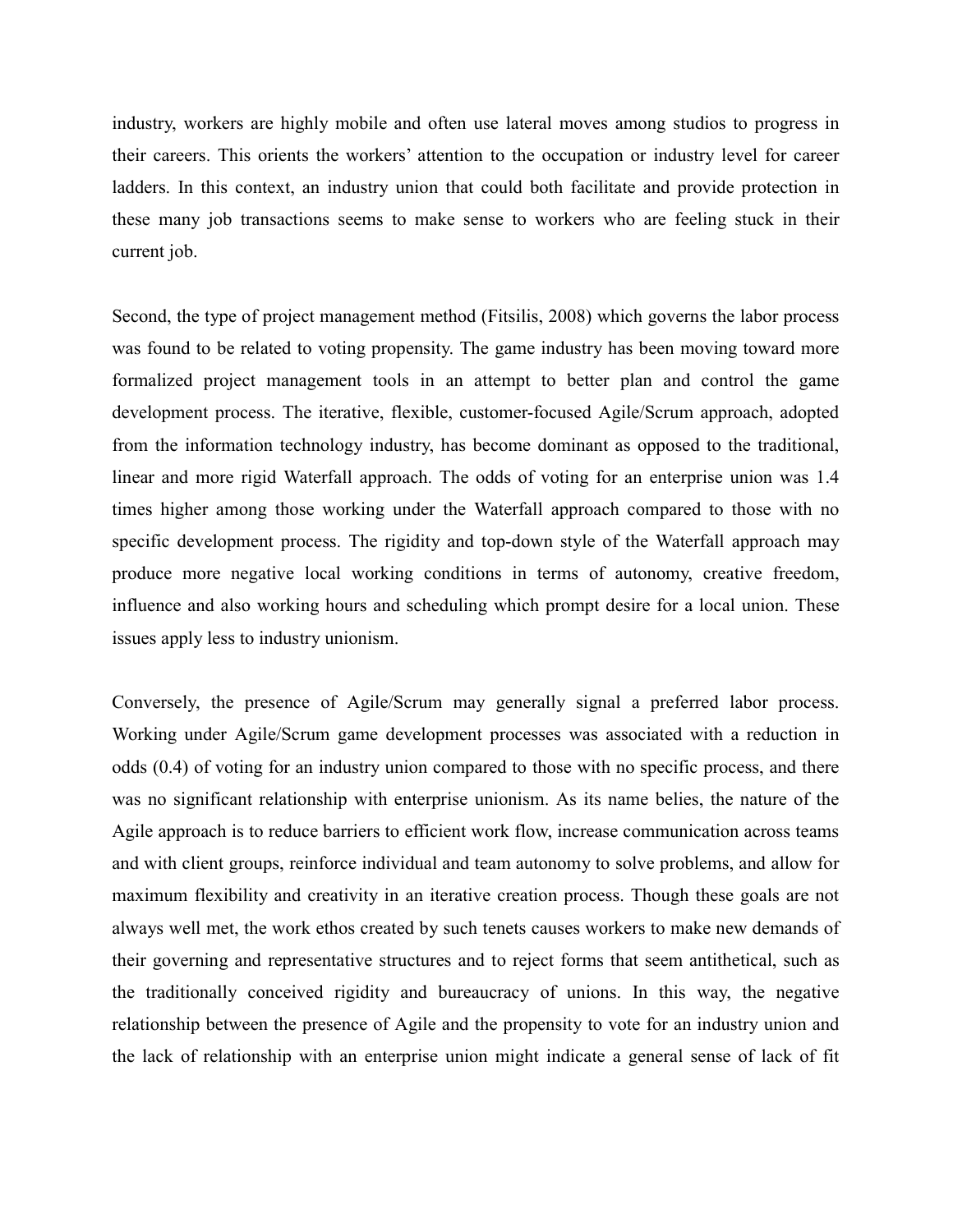between the perception of how games must be made and the traditional stereotype of how a union operates.

In some ways the Agile approach operationalizes some, but not all of the features of 'Alternative Work Practices' which Godard (2009) found to have a U-shaped relationship with voting propensity; however game studios also bear some high commitment features of 'New HR Practices' which Godard (2009) found to have a positive relationship with voting propensity. Additional research is required to: a) accurately capture the nuances in human resource practice in the game industry and across studios; b) compare them to high-commitment work environments' ideal-type; and c) compare union propensity in high commitment work environments within the project-based context.

The third and fourth significant relationships pertain to years worked in the industry as a whole and to years worked with the current employer. The number of years that someone has worked in the industry was negatively associated with industry unionism, though the effect size was low and the significance at the 0.1 level. On the other hand, the number of years in the current job was positively associated with voting for an industry union. Here, each year in the same job was associated with close to a 1.2 increase in the odds of voting for a union. It is not surprising that people with long tenure in the industry as a whole are not in favor of an industry union; they made their careers under the current system and have a vested interest in maintaining the status quo. The time in current job result is more interesting and takes us to a discussion of employee voice (more below). The default mechanism for employee discontent in the game industry is exit; as noted above developers frequently make lateral moves to secure and develop their careers. Therefore, those who stay longer with one employer are demonstrating an increased commitment to that place and may be more inclined to exercise their voice function. Under this rationale one might expect a positive relationship with enterprise union. The lack of this finding suggests that additional investigation may be required. Indeed, there is a widespread use of individual negotiation in these environments that is sufficient to achieve the aims of some workers (Legault & Weststar, 2013). What we cannot account for at this point is what drives VGDs to opt for individual rather than collective and organized voice.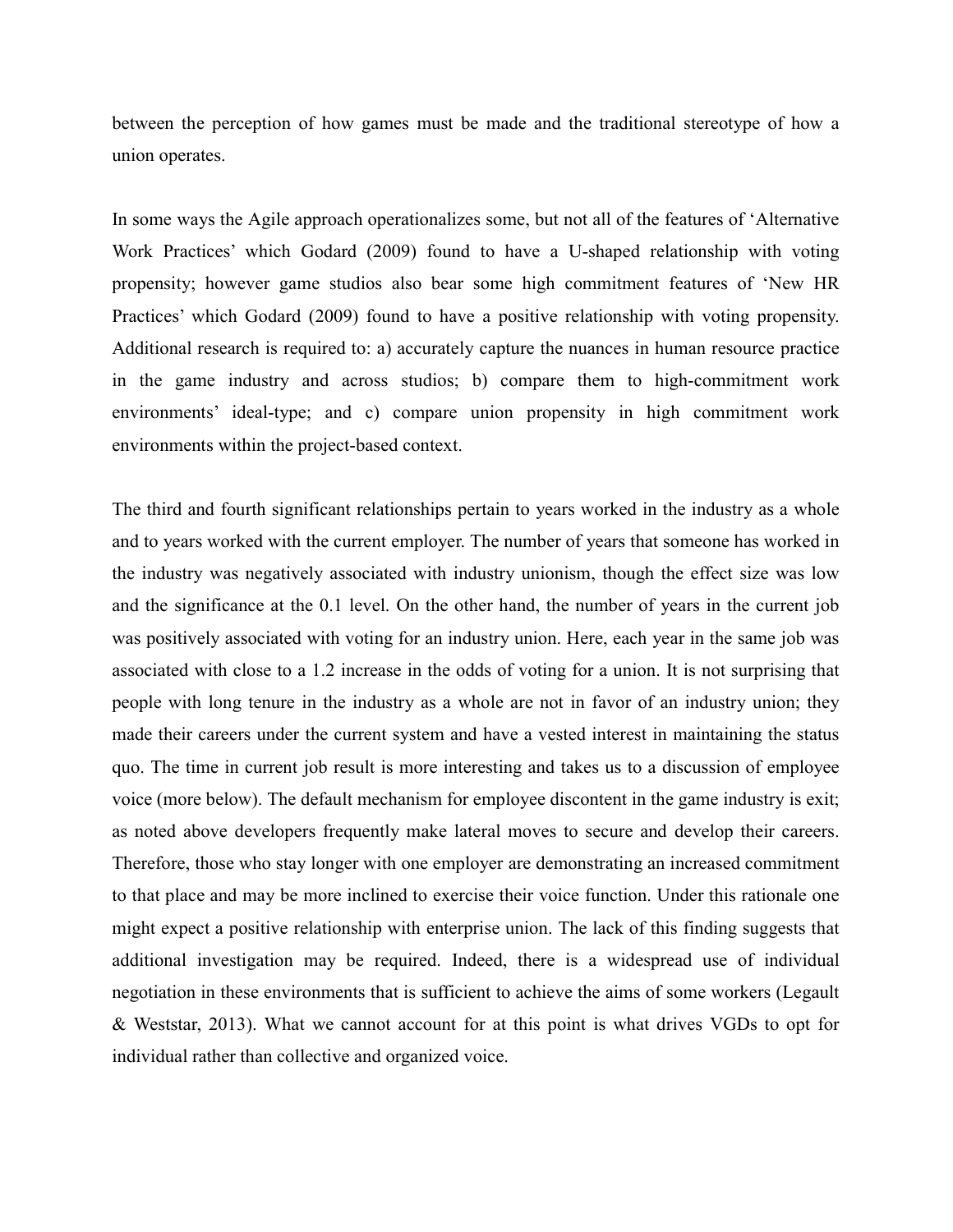#### Commitment and a Desire for Voice?

We would now like to discuss four final significant relationships. First, the odds of voting for an industry union was 1.5 times higher for developers who felt that management seeks employee input and acts on it (access to voice) for each increase on the scale. Second, developers with high work satisfaction were also associated with voting for an industry union with two times the odds times for each increase on the scale. Respectively these translate to 7.5 and 10 times higher odds across the range of the scale strongly agree-strongly disagree scale used. Recall that satisfaction is here being measured by a multi-item variable that includes quality of life, general job satisfaction, creative freedom, work is fun and pride in games made. Therefore these results suggest that workers who are happy with their work and who have opportunity to have input into that work are more likely to vote for a union across their industry. From a mobilization standpoint focused on dissatisfaction, this seems counterintuitive. However, we argue that the emphasis on satisfaction with the activity of making games rather than the job per se is important in the context of game development and arguably project-based knowledge work more broadly. First, it reorients localized antagonism toward a particular employer or managerial team towards an industry-wide solution to protect and reclaim the work itself. Second, it frames the desire for voice and representation in a constructive sense where workers love aspects of their work and wish to work together to protect those aspects. However, there may be a boundary to this effect for some workers because the regression results also indicate that the willingness to make sacrifices for the job is negatively associated with voting for an industry union.

To broaden the discussion, we feel that taken collectively, our results add to the literature which suggest that many workers seek additional collective decision-making influence and collective solutions in their workplaces (Campolieti, Gomez & Gunderson, 2011), and that unionization intentions can occur in the face of satisfaction (Devinatz, 2003) and 'progressive HR' practices. Indeed, Machin and Wood (2005) found no support for the union substitution effect of HRM practices and argued for a complementarity between unions and HRM practices. As well, in their "Introduction" to the updated edition of "What Workers Want", Freeman and Rogers (2006) reasserted that American workers desired more say and influence in their workplaces than what they had and they desired a form of collective activity as a means to achieve it. Freeman and Rogers (2006: 1) stated that, "Even workers whose management had instituted employee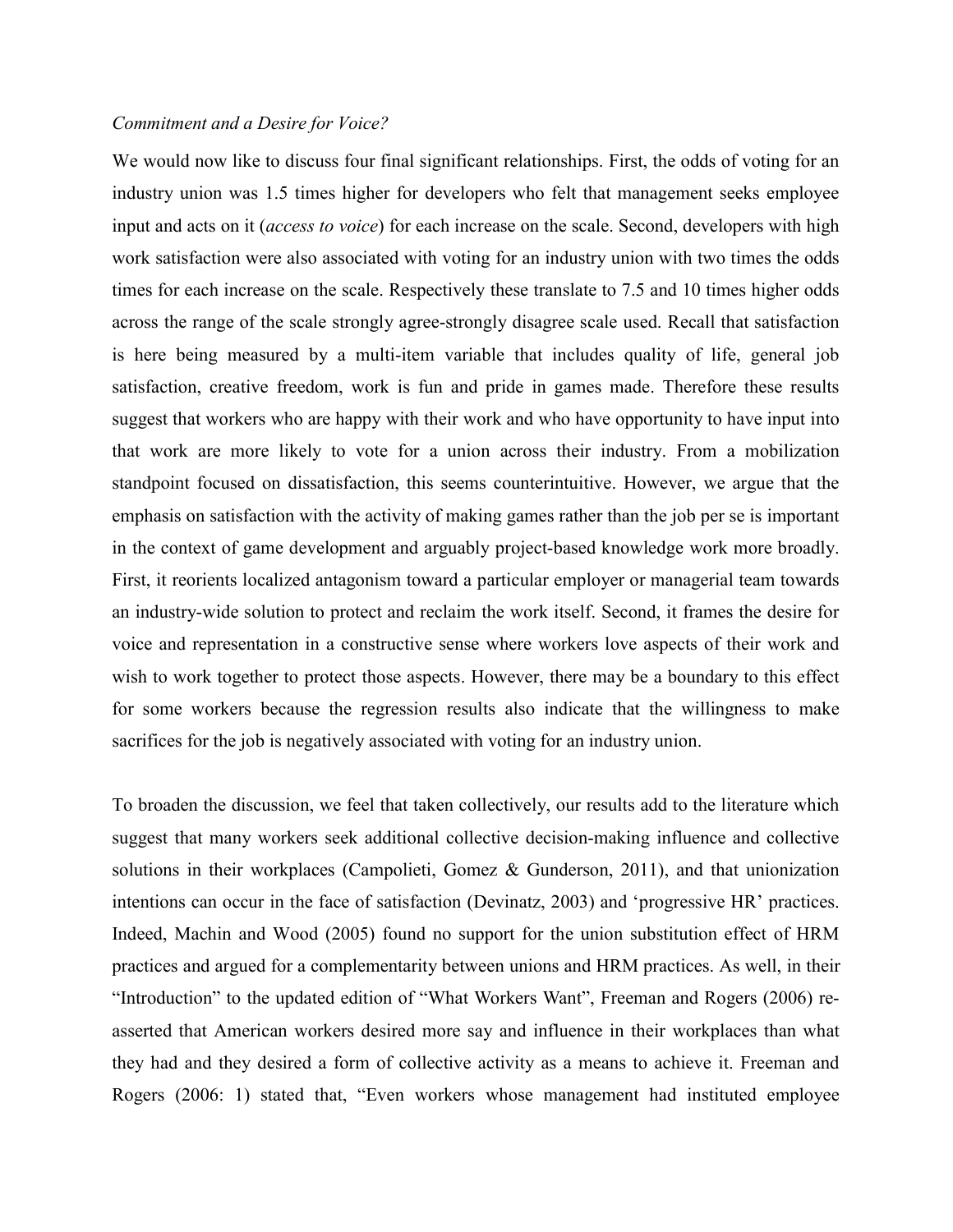involvement committees to consult with them on workplace decisions wanted more voice and power in the process." However, most workers desired co-operative and non-adversarial relations in order to reap the full benefits of mutual respect and power sharing (Freeman & Rogers, 2006). Godard's (1997) conclusions from a survey of Canadian workers were similar in that he suggested that unions increase their activities along their integrative function. The integrative function of unions suggests that unions can reduce feelings of discontent, decrease the sense of isolation felt by individual workers, and help build a sense of trust toward management or the organizational status quo through protections, reassurance, and conflict resolution and voice mechanisms. Godard (1997: 635) stated that "workers may now seek a more "positive" form of control, one which entails either control over, or participation in control over, the workplace in general" and connected this to the employee involvement literature where a positive role has been articulated for unions. As noted above, his later work (Godard, 2009) also showed that high commitment and high involvement workplaces can be associated union voting propensity.

Our study shows that VGDs, as emblematic of contemporary project-based knowledge workers, may exhibit these desires. Specifically, our findings regarding the positive relationship between each of our access to voice variable and our satisfaction composite and the intention to vote for an industry union fit well with Freeman and Rogers' (2006) conclusions that workers seek more voice even in the presence of voice or autonomy mechanisms and Godard's (2009) conclusions that high commitment workplaces can introduce features that some workers perceive negatively. Our findings may also forge a connection to the multiple commitment literature (Meyer, Allen  $\&$ Smith, 1993). Though the evidence is mixed, research has shown that workers can exhibit dual commitment to both their union and their organization in certain industrial relations climates (see Lee, 2004) and also dual commitment to their union and their profession or occupation (Campbell, 2013). On the whole, game developers are deeply committed to their occupation and to their specific game project. Indeed, their 'passion' for the work is taken for granted and can be linked to heightened risk of exploitation (Harvey & Shepherd, 2016; Weststar & Legault, 2012). The results of our study seem to suggest that there is a group of game developers who believe that a union can help them to continue doing the work they love. Faced with high employment insecurity many do not want to leave their workplace, they feel that the experiences at other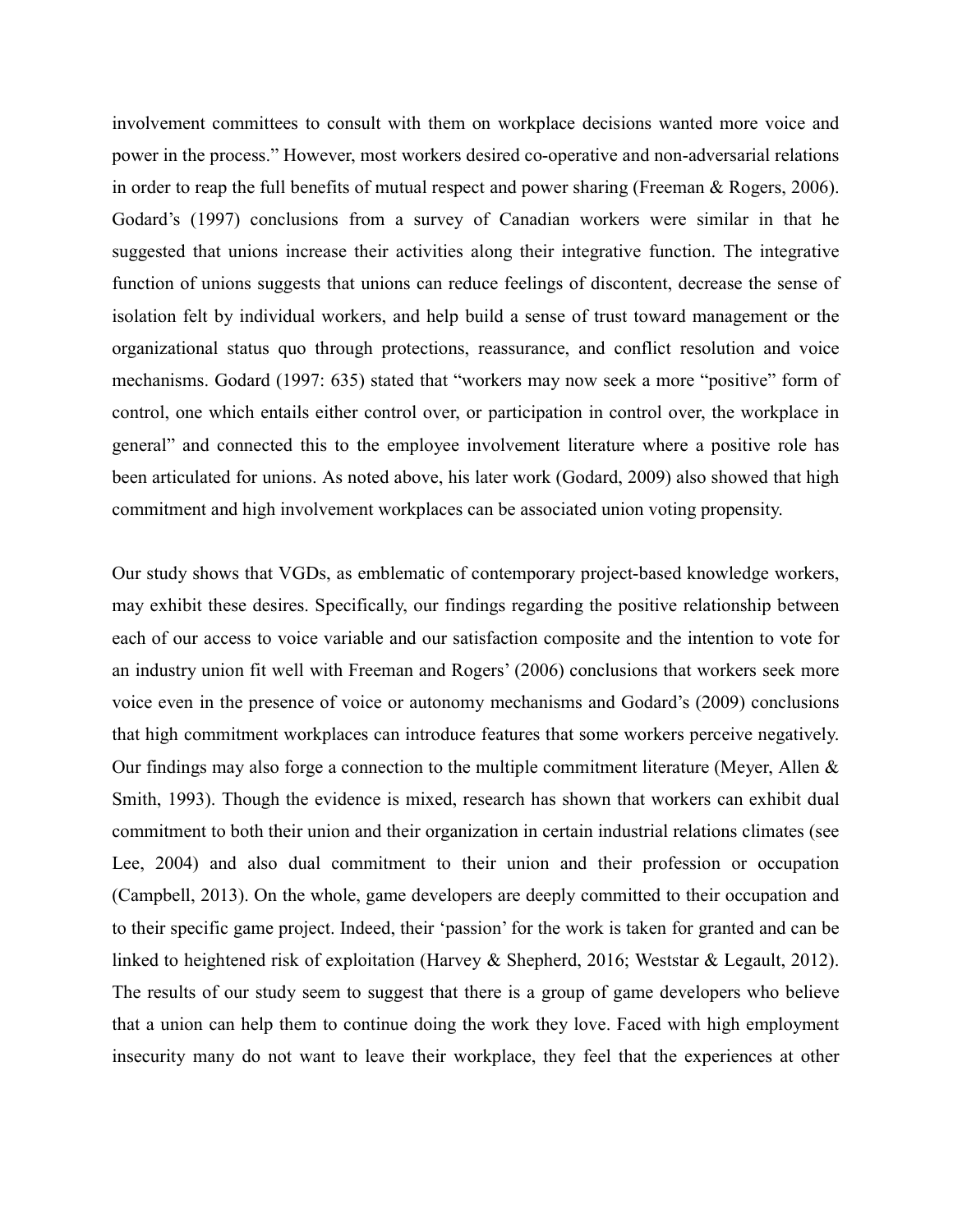studios are no better, but they are no longer willing to make the sacrifices. In this context voice becomes particularly attractive.

This research may reinforce the notion of voice and mutual commitment in the desire to have a union. As such, it has the potential to help re-orient the thinking around union joining behaviors from factors rooted in negative experiences to those that have positive orientations toward employers, organizations or occupations. The evidence here seems to support the notion that the choice to have a union is not a destructive or unreasonable or contrary choice, but that even committed workers reject 'own the soul' working environments that ask too much of their authentic selves.

#### **CONCLUSION**

This paper contributes to the union renewal literature by examining the union voting propensity of a group of workers in the high-tech tertiary sector of video game development. We used exclusive data from a survey of VGDs working primarily in Anglo-Saxon countries to examine the factors related to voting propensity toward different forms of unionization. Specifically, our data indicated that 66% of VGDs would vote for a union at their studio and 34% would not. The percentage in favor increased to 82% when an industry union was considered. When looking at the factors related to voting propensity, our data indicated that the type of unionism matters and that industry unionism is a salient model for project-based knowledge workers. This is an important policy dimension given that the legal structures and norms in Anglo-Saxon countries tend to support decentralized enterprise-based unionism. It is also important for unions insofar as their organizing tactics remain geared toward a shop by shop approach or, at least, a localized geographical approach.

Furthermore, the ideology and approach of the union matters and representational agents need to fit contemporary employment contexts. Like other workers who turn to unions due to discontent, our results suggest that VGDs demand unions that can protect against poor treatment, but they also desire unions that can otherwise adapt to accepted norms of work demands. For instance, the results indicated that developers who worked under the Agile or Scrum game development process were 40% less likely to vote for an industry union compared to those whose studios have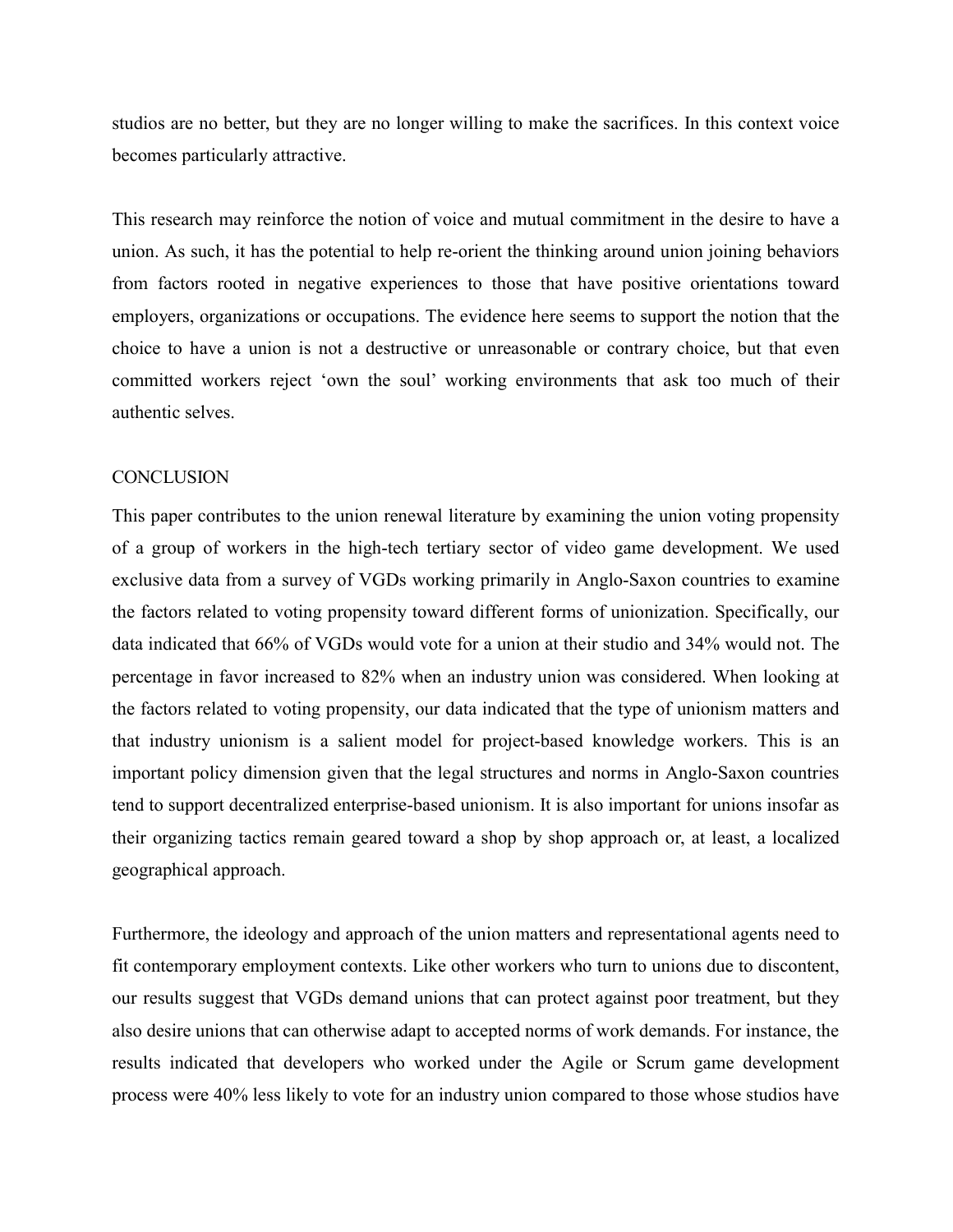no specific process. As its name belies, the nature of the Agile approach is to reduce barriers to efficient work flow, increase communication across teams and with client groups, reinforce individual and team autonomy to solve problems, and allow for maximum flexibility and creativity in an iterative creation process. Though these goals are not always well met, the work ethos created by such tenets causes workers to make new demands of their governing and representative structures. Therefore, even in the face of moderate support for enterprise unionism and higher support for industry unionism, as they are traditionally conceived, the unions that will ultimately work best in the game industry are likely ones with less standardization, less bureaucracy, more room for creative problem-solving, reduced barriers between employee and manager and with a greater tolerance for unpredictability, merit evaluation and adaptation in working conditions (i.e. working time).

Though much more work is required in this area, our data lend support to the argument that high commitment and high involvement workplaces can engender a desire for collective representation and voice such as is offered through unionization. Whether this is because such workplaces step over a breaking point line where the requirement for full alignment with employer goals becomes untenable and a source of discontent, whether this represents the existence of dual commitment where a representative agent like a union is seen as necessary to protect the work that people love, or whether there is a combination of these forces is not yet clear, but is a critical area of future study for project-based knowledge workers.

Established industrial relations theories and frameworks of mobilization and collective action (in their most general and encompassing sense) were designed prior to 2000 and major transformations in the globalised knowledge economy. As a conclusion, we must note that these tools bear the mark of an economy dominated by manufacturing and bureaucracy. Though we have found some similarities between our data and the general literature on why workers join unions, we feel that these tools are generally ill-equipped in capturing the dilemmas of projectbased creative industries. Indeed, these workers are locally and internationally mobile, have unstable employment relationships, and face reputation-driven placement systems. These systems produce the double consequence of: 1) having to keep the success of the project and the satisfaction of the client as a priority; and 2) elevating the value of merit above any egalitarian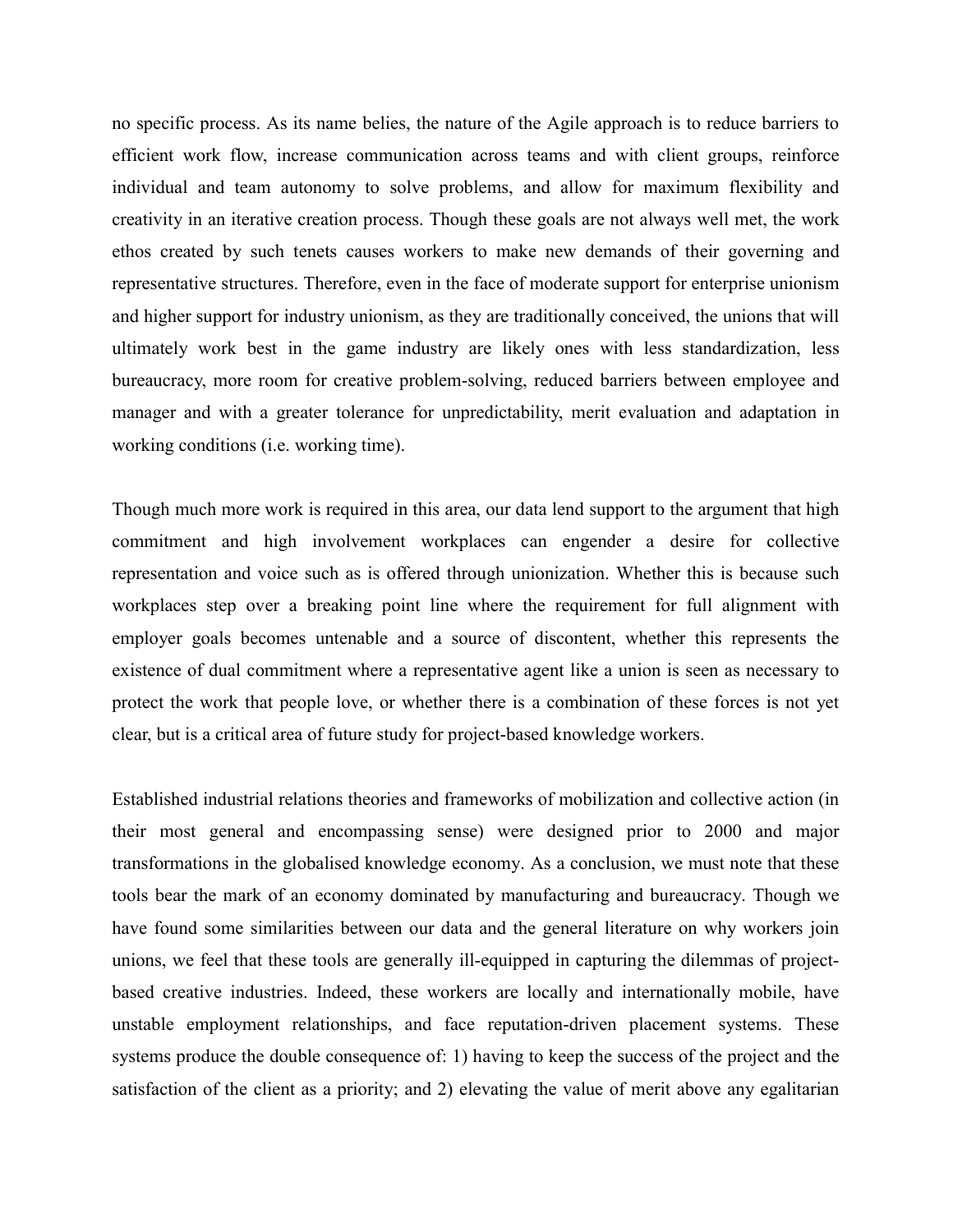union ideology and seniority system. These features limit the ability of mobilisation and collective action theories and models to account for the mobilisation desires and realities of these new knowledge workers. Therefore, future research would be well aided by quantitative approaches designed for the question at hand, and, perhaps more crucially, thorough qualitative approaches which can inform the design of future models and provide deep explanatory text.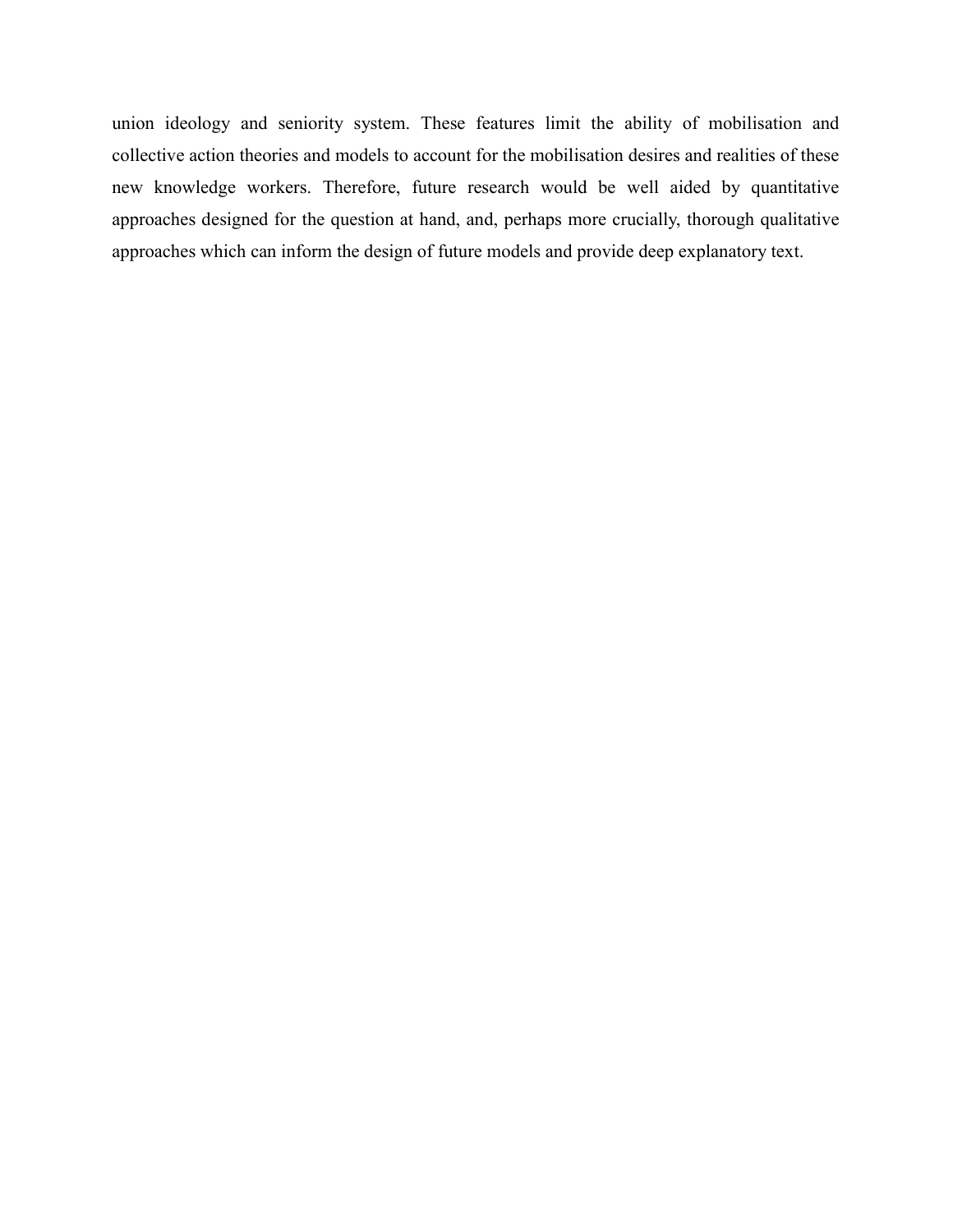**REFERENCES** 

- Agarwal, R. & Ferratt, T. W. (2006). Validation of Human Resource Strategies in Information Technology. In IT Workers: Human Capital Issues in a Knowledge-Based Environment. F. Niederman & T. W. Ferratt, Eds. Charlotte, NC: Information Age Publishing. Chapter 1: 3- 44.
- Amman, J, Carpenter, T & Neff, G. (2007). Surviving the New Economy. : Routledge.
- Beck, U. (1992). Risk Society: Towards a New Modernity. Thousand Oaks, CA: Sage Publications.
- Benner, C. & Dean, A. (2000). Labor in the new economy: Lessons from labor organizing in Silicon Valley. In Nonstandard Work: The Nature and Challenges of Changing Employment Relationships. F. Carré, M. Ferber, L. Golden & S. Herzenberg, Eds. Champaign, IL: Industrial Relations Research Association.
- Barley, S. & Kunda, G. (2004). Gurus, Hired Guns and Warm Bodies: Itinerant Experts in a Knowledge Economy. Princeton, NJ: Princeton University Press.
- Barling, J., Kelloway, K. & Bremmerman, E. (1991). Pre-employment predictors of union attitudes. Journal of Applied Pscyhology, 76(5): 725-731.
- Bronfenbrenner, K. (1997). The role of union strategies in NLRB certification elections. Industrial and Labor Relations Review, 50(2): 195-212.
- Bronfenbrenner, K. & Hickey, R. (2004). "Changing to organize: A national assessment of union strategies. In R. Milkman & K. Voss (eds.). Rebuilding Labor: Organizers and Organizing in the New Union Movement. Ithaca, NY: Cornell University Press.
- Cabrita, J. & Perista, H. (2006). Measuring job satisfaction in surveys: Comparative analytical report. Dublin, Ireland: Eurofound. https://www.eurofound.europa.eu/observatories/eurwork/comparativeinformation/measuring-job-satisfaction-in-surveys-comparative-analytical-report
- Cardador, M.T., Grant, B.C., Lamare, J.R., & Northcraft, G.B. (2017, in press). To be or not to be unionized? A social dilemma perspective on a worker's decision to support union certification. Human Resource Management Review, http://dx.doi.org/10.1016/j.hrmr.2017.03,003
- Campbell, S. (2013). The applicability of commitment models in a unionized professional workplace. International Journal of Organizational Analysis, 21(4): 488-503.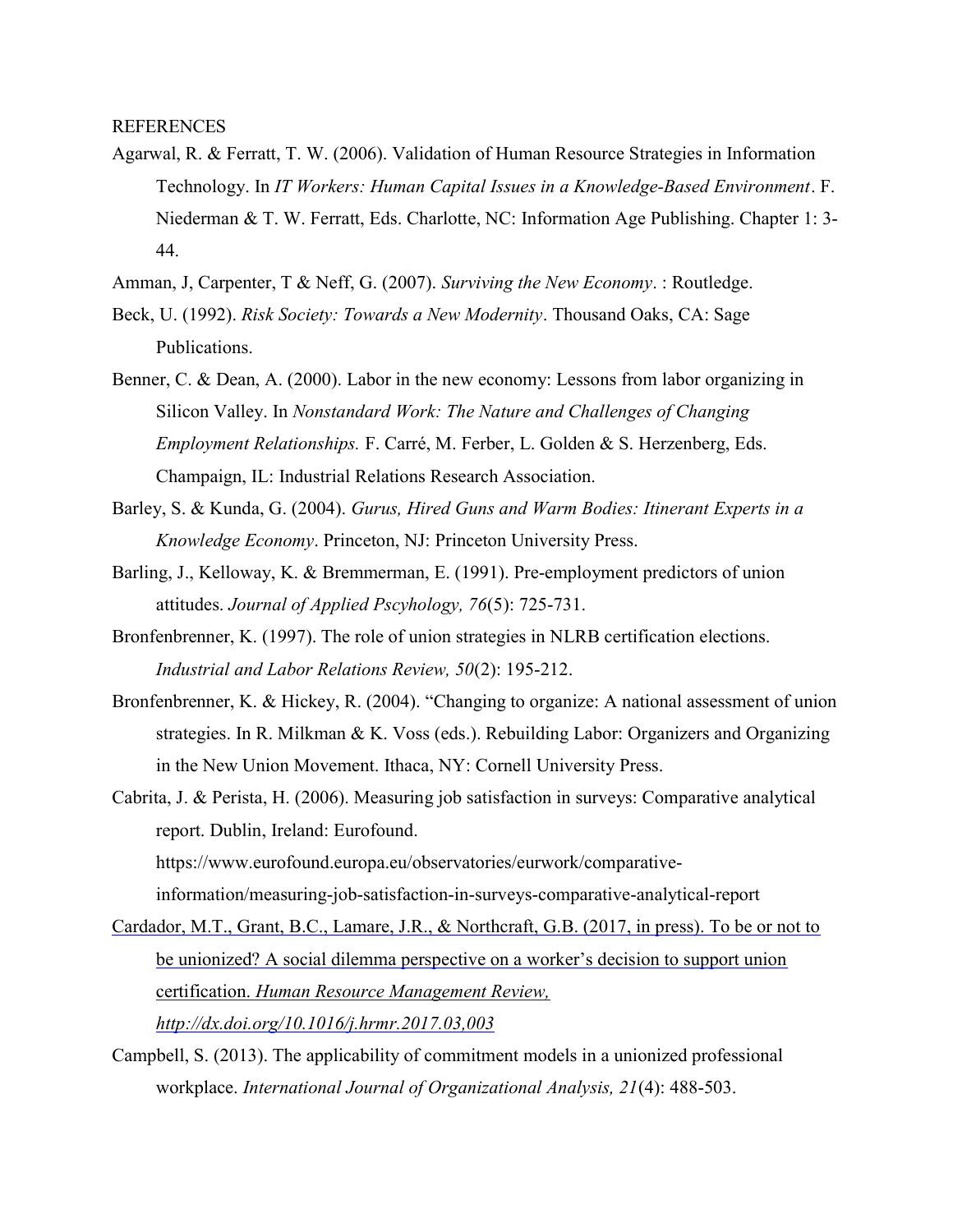- Campbell, S. & Haiven, L. (2011). Struggles on the frontier of professional control: Leading cases from Canada. Economic and Industrial Democracy, 33(4): 669-689.
- Campolieti, M., Gomez, R. & Gunderson, M. (2011). What accounts for the representation gap? Decomposing Canada—US differences in the desire for collective voice. Journal of Industrial Relations, 53(4): 425-449.
- Connelly, C. & Gallagher, D. (2004). Emerging trends in contingent work research. Journal of Management, 30(6): 959-983.
- Devinatz, Victor G. (2003). "Imagine that—A wildcat at Biomed!" Organizational justice and the anatomy of a wildcat strike at a nonunion medical electronics factory. Employee Responsibilities and Rights Journal, 15(2): 55-70
- Devinatz, Victor G. (2005). High-tech production workers' fear of unionizing: A Wheeler– McClendon model analysis of a union organizing campaign at a US medical electronics factory. Employee Responsibilities and Rights Journal, 17(3): 143–160
- Dyer-Witheford, N. & de Peuter, G. (2006). "EA Spouse" and the crisis of video game labor: Enjoyment, exclusion, exploitation, exodus. Canadian Journal of Communication, 31(3): 599-617.
- Edwards, K., Weststar, J., Meloni, W., Pearce, C. and Legault, M-J. (2014). 2014 Developer Satisfaction Survey: Summary Report. International Game Developers Association. http://www.igda.org/?page=dss2014
- Fields, D. L. (2002). Taking the measure of work: A guide to validated scales for organizational research and diagnosis. Thousand Oaks, CA: Sage Publications Inc.
- Fiorito, J. (2001). Human resource management practices and worker desire for representation. Journal of Labor Research, 12(2): 334-354.
- Fiorito, J. & Gallagher, D. (2013). Distrust of employers, collectivism, and union efficacy. International Journal of E-Politics, 4(4): 13-26.
- Fitsilis, P. (2008). Comparing PMBOK and Agile Project Management Software Development Processes. In Advances in Computer and Information Sciences and Engineering, edited by Tarek Sobh, pp. 378-383. Dordrecht: Springer Netherlands.
- Freeman, R. & Rogers, J. (2006). What workers want. Ithaca, NY: ILR Press.
- Godard, J. (1997). Beliefs about unions and what they should do: A survey of employed Canadians. Journal of Labor Research, 18(4): 621-639.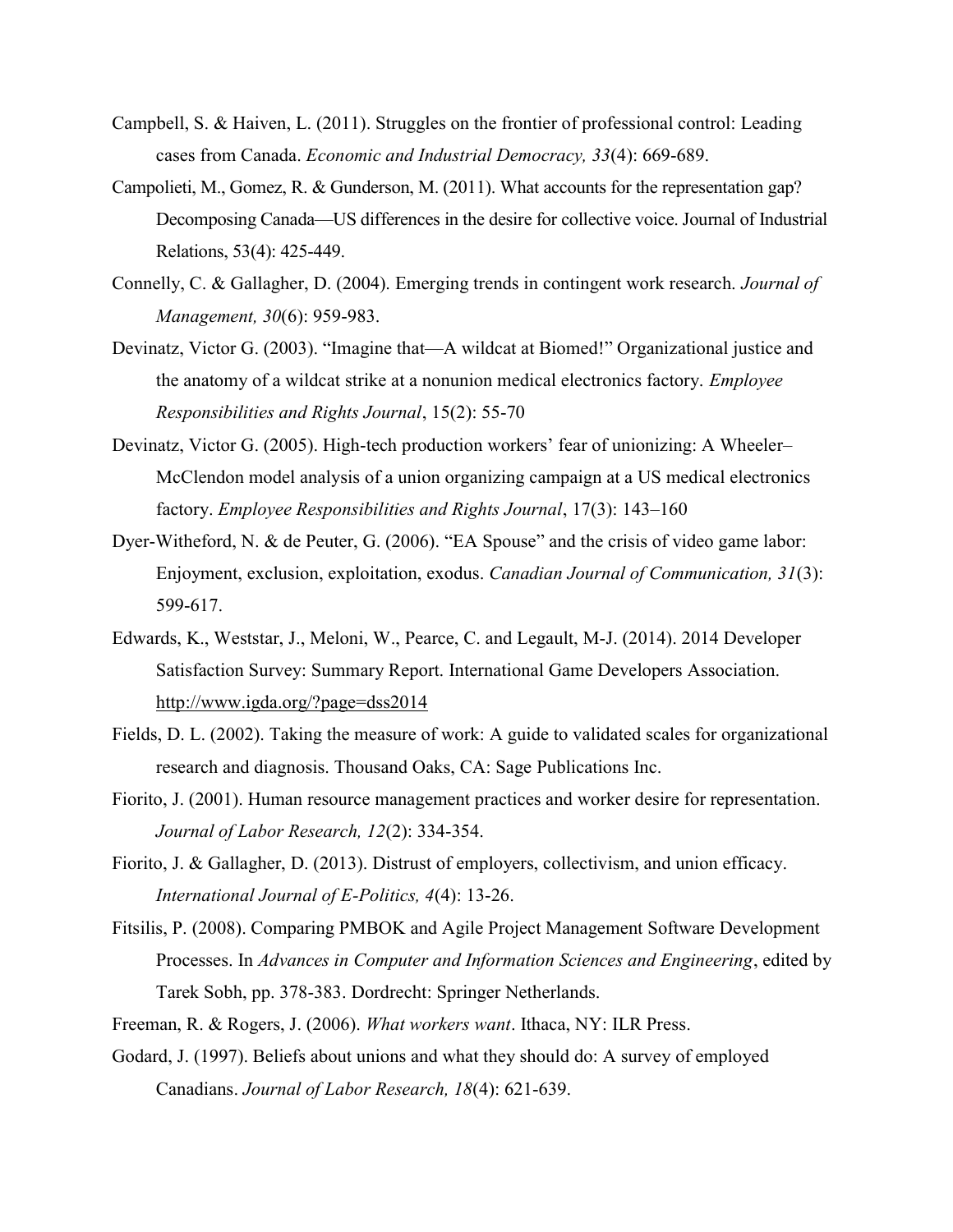- Godard, J. (2008). Union Formation. In Handbookof Industrial and Employment Relations, edited by Paul Blyton, Ed Heery, Nick Bacon and Jack Fiorito, pp. 375-405. London: Sage Publications.
- Godard, J. (2009). Institutional environments, work and human resource practices, and unions: Canada versus England. Industrial and Labor Relations Review, 62(2): 173-199.
- Godard, J. (2011). Uncertainty and the correlates of union voting propensity: An organizing perspective. Industrial Relations, 50(3): 472-496.
- Gomez, R., Gunderson, M & Meltz, N. (2002). Comparing youth and adult desire for unionization in Canada. British Journal of Industrial Relations, 40(3): 521-42.
- Green, S.B. (1991). How many subjects does it take to do a regression analysis? Multivariate Behavioral Research, 26 (3), 499-510.
- Haiven, L. (2006). Expanding the union zone: Union renewal through alternative forms of worker organization. Labor Studies Journal, 31(3): 85-116.
- Harvey, A. & Shepherd, T. 2016. When passion isn't enough: Gender, affect and credibility in digital game design. *International Journal of Cultural Studies*. Pre-published online. 1-17. doi: 10.1177/1367877916636140
- Heneman, H. G. III & Schwab, D. P. (1985). Pay satisfaction: Its multidimensional nature and measurement. International Journal of Psychology, 20: 129-141.
- Hodgson, D. (2004). Project work: The legacy of bureaucratic control in the post-bureaucratic organization. Organization, 11(1): 81-100.
- Hurley, M. & Gindin, S. (September 6, 2015). Work overload: Time for a union strategy. The Bullet. E-Bulletin No. 1158.
- Kelly, J. (1998). Rethinking Industrial Relations: Mobilization, Collectivism and Long Waves. New York, NY: Routledge.
- Lee, J. (2004). Company and union commitment: Evidence from an adversarial industrial relations climate at a Korean auto plant. International Journal of Human Resource Management, 15(8): 1463-1480.
- Legault, M.-J. (2012). So into it they forget what time it is? Video game designers and unpaid overtime. In Jemielniak, D. & Marks, A. Managing Dynamic Technology-Oriented Business: High-Tech Organizations and Workplaces. Hershey, IGI Global, coll. Information Science Reference, 82-102.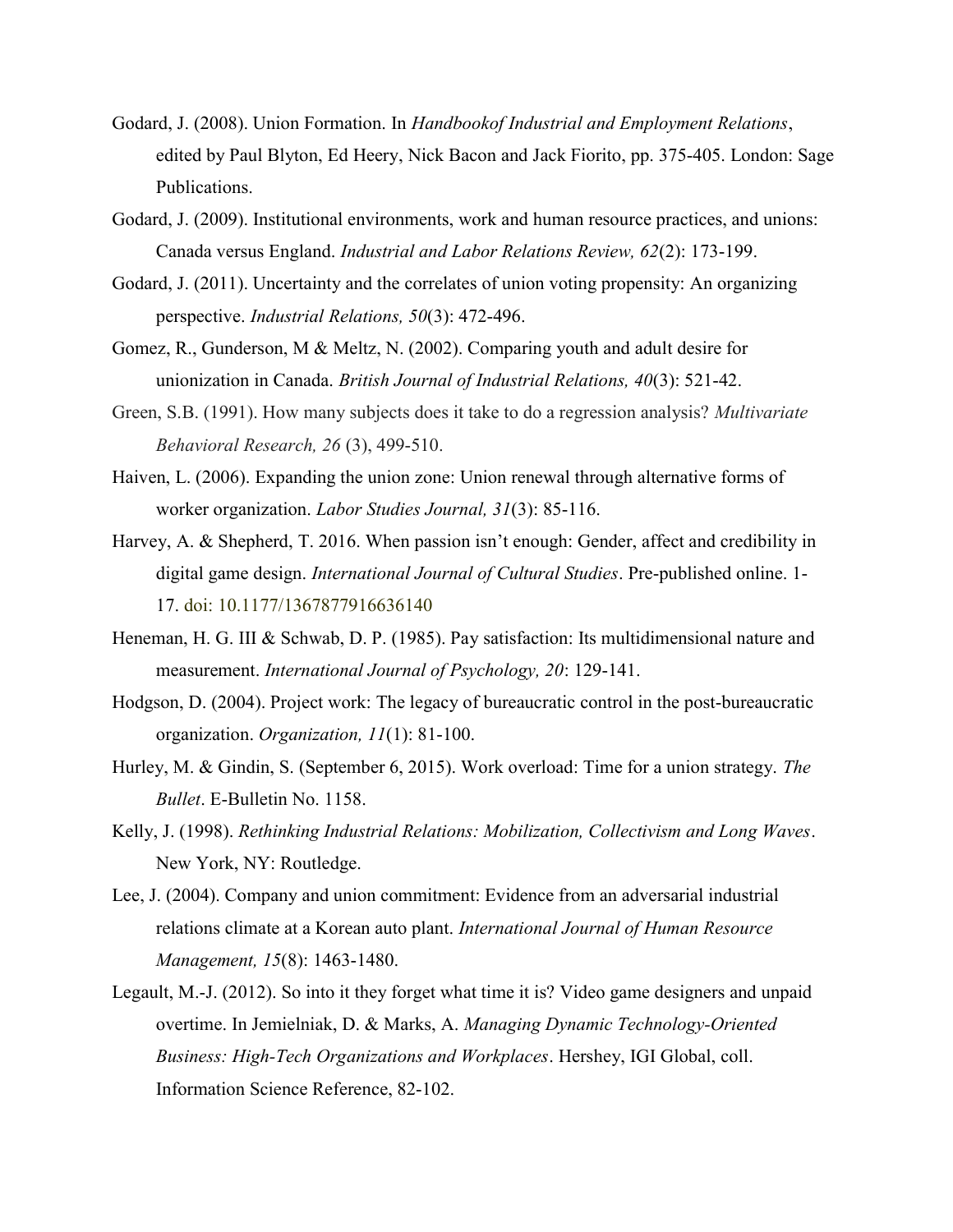- Legault, M.-J. (2013). IT firms' working time (de)regulation model. Work, Organization, Labour and Globalisation, 7(1).
- Legault, M.-J. & Weststar, J. (Oct. 2012). "More than the numbers: Independent Analysis of the IGDA 2009 Quality of Life Survey." http://www.gameqol.org/igda-qol-survey/
- Legault, M. J. & Weststar, J. (Jan 9, 2013). Are game developers standing up for their rights? Gamasutra Features. http://www.gamasutra.com/view/feature/184504/are\_game\_developers\_standing\_up\_.ph p
- Legault, M. J. & Weststar, J. (2014). "Comment jouer la régulation dans l'industrie du jeu vidéo? Relations Industrielles/Industrial Relations, 69(1): 136-158.
- Legault, M. J. & Weststar, J. (2015a). The Capacity for Mobilization in Project-Based Cultural Work: A Case of the Video Game Industry. Canadian Journal of Communication, 40(2): 203-221.
- Legault, M.-J. & Weststar, J. (2015b). Working time among video game developers 2004-2014. http://www.gameqol.org/igda-qol-survey/
- Long, G. (2013). Difference between union and non-union compensation, 2001-2011. Monthly Labor Review. April. https://www.bls.gov/opub/mlr/2013/04/art2full.pdf
- Machin, S. & Wood, S. (2005). Human resource management as a substitute for trade unions in British workplaces. Industrial & Labor Relations Review, 58(2): 201-218.
- Meyer, J. Allen, N. & Smith, C. (1993). Commitment to organizations and occupations: Extension and test of a three-component conceptualization. Journal of Applied Psychology, 78(4): 538-551.
- Mishel, L. & Walters, M. (2003). How unions help all workers. Economic Policy Institute Briefing Paper 143. http://www.epi.org/publication/briefingpapers\_bp143/
- Neff, G. (2012). Venture Labor: Work and the Burden of Risk in Innovative Industries. Cambridge, MA: MIT Press.
- O'Brien, R.M. (2007). A caution regarding rules of thumb for variance inflation factors. Quality & Quantity 41:673–690.
- O'Carroll, A. (2015). Working time, knowledge work and post-industrial society: Unpredictable Work. Hampshire, UL: Palgrave MacMillan.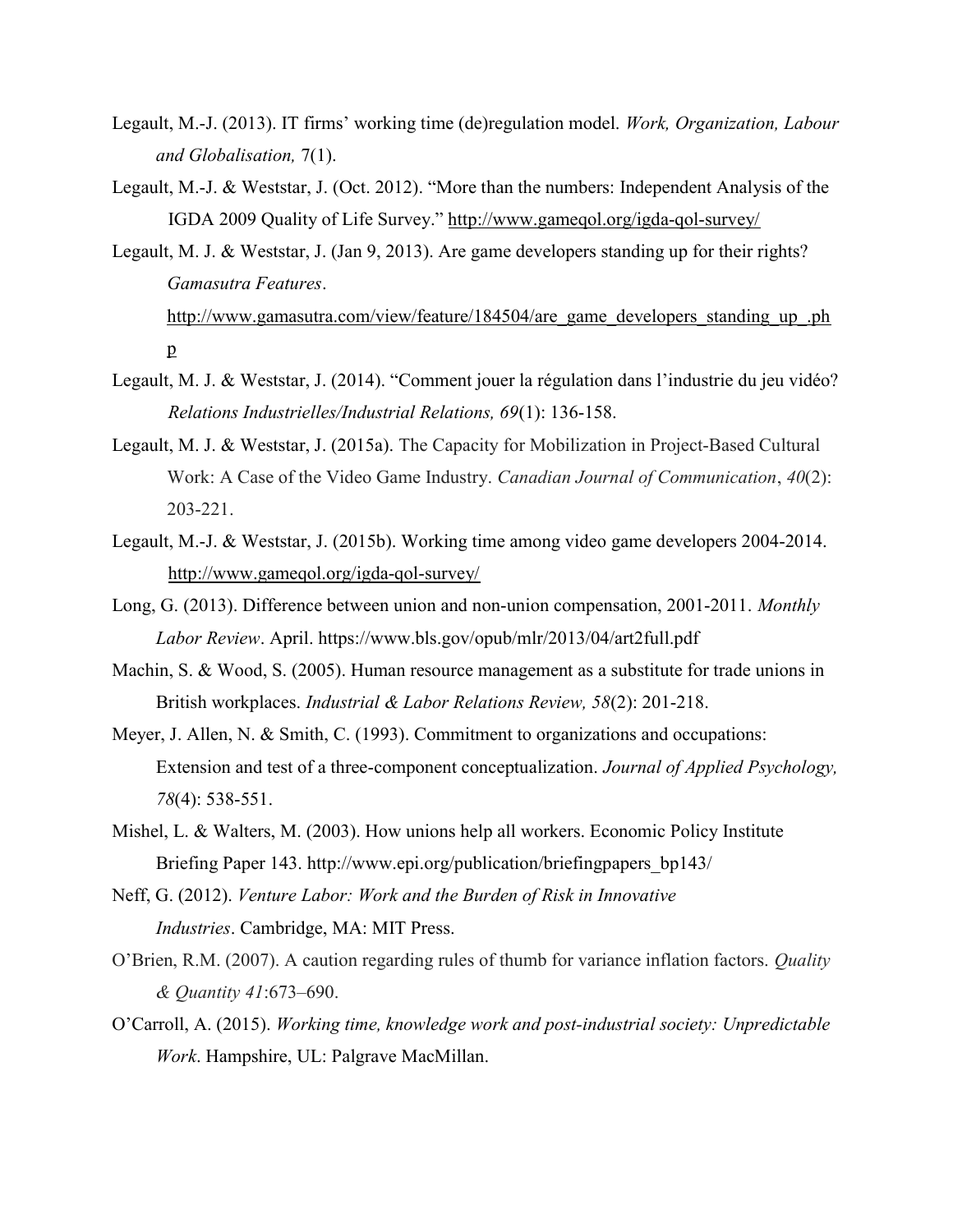- van Jaarsveld, D. (2004). Collective representation among high-tech workers at Microsoft and beyond: Lessons from WashTech/CWA. Industrial Relations, 43(2): 364-385.
- Visser, J. (2002). Why fewer workers join unions in Europe: A social custom explanation of membership trends. British Journal of Industrial Relations, 40(3): 403-430.
- Wanous, J., Reichers, A. & Hudy, M. (1997). How good are single-item measures? Journal of Applied Psychology, 82(2): 247-252.
- Peticca-Harris, A., Weststar, J. & McKenna, S. (2015). The perils of project-based work: Attempting resistance to extreme work conditions in video game development. Organization, 22(4): 570-587.
- Weststar, J. (2015). Understanding video game developers as an occupational community. Information, Communication and Society, 18(10):1238-1252.
- Weststar, J. & Legault, M.-J. (2012). Facts and discussion about hours of work in the video game industry. In A. Bracken & N. Guyot, (Eds). Cultural perspectives of video games: From designer to player. Oxford, UK: Interdisciplinary Press.
- Weststar, J. and Legault, M.-J. (2015). 2014 Developer Satisfaction Survey: Employment Report. International Game Developers Association. http://www.igda.org/?page=dss2014
- Yates, C. (2000). Staying the decline in union membership: Union organizing in Ontario, 1985- 1999. Relations industrielles/Industrial Relations, 55(4): 640-671.